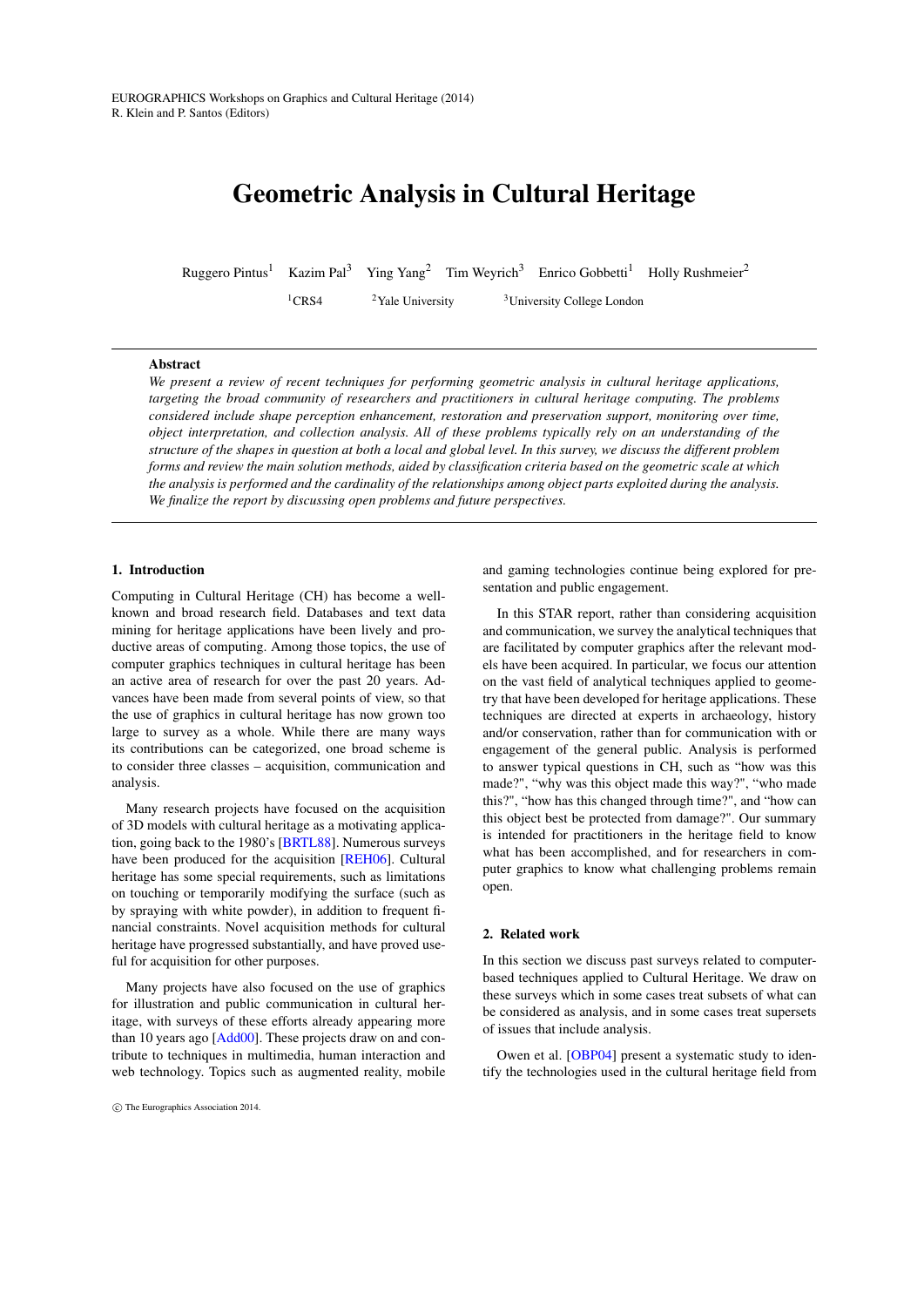<span id="page-1-2"></span>papers presented at VAST 2003, adopting an information systems theory approach that classifies procedures into three activities: input, process or output. They also outline the trends in technologies used within cultural heritage.

Happa et al. [\[HMD](#page-13-0)<sup>\*</sup>10] review the current state of illuminating cultural heritage sites and objects using computer graphics. While the book edited by Stanco et al. [\[SBG11\]](#page-15-2) covers digital imaging-driven cultural heritage preservation, Ask [\[Ask12\]](#page-12-2) investigates and discusses possible methods of 3D documentation methodology and interpreting CH data through computer vision techniques. More broadly, Stork [\[Sto09\]](#page-16-0) briefly summarizes how the computer vision, image analysis and computer graphics algorithms have been used to process and understand digital images of scanned art, particularly paintings and drawings.

Rather than giving a comprehensive survey of all recent computer graphics techniques used for Cultural Heritage, Scopigno et al. [\[SCC](#page-15-3)<sup>∗</sup>11] present some examples to show the significant impact of digital 3D models on the daily work of CH scholars, curators, and restorers, and highlight some important applications of analysis in cultural heritage, including reassembly, attribution and monitoring.

Although rather recent surveys exist on shape analy-sis [\[MWZ](#page-15-4)<sup>\*</sup>14] and shape descriptors [\[HPPLG11\]](#page-13-1), none of them thoroughly treats the field of geometrical analysis applied to CH items. Here, we build on the insights presented by Scopigno et al. [\[SCC](#page-15-3)<sup>\*</sup>11], expand on the description of such techniques that have been developed for heritage, and present a broader view of the relevant literature.

# 3. Overview

We build the taxonomy of methods by considering the geometric scale at which the analysis is performed, the number of and the relationship between objects involved, and the CH application. The first classification consists in three groups: micro-, meso- and macro-scale analysis[†](#page-1-0) . Predominantly a taxonomy of scale, we further show how approaches at micro-scale observe the geometry at the smallest possible scale, macroscopic methods consider objects as a whole, while mesoscopic techniques tend to perform an analysis of local sub-regions of the artworks. Hybrid analyses also exist, that employ operators and descriptors in a multi-scale framework. In order to classify these approaches we consider their predominant scale of analysis. For each class we explain the nature of the used 3D data, and we list the methods that study a single object, one object in relation with a set of similar samples, or that perform a many-to-many

comparison. We consider also methods that perform particular geometric processing strongly related to a CH analysis. Further, we identify some general CH applications that benefit from each of them. These applications are *perception enhancement*, *restoration and preservation*, *monitoring*, *interpretation* and *collection analysis*. In Table [1](#page-2-0) we show a table that summarizes our taxonomy.



<span id="page-1-1"></span>Figure 1: *Shape enhancement. A 3D model of Buddha statuette [\[Aim03\]](#page-12-3): (a) the original model lit with ambient occlusion; (b) the printed replicas of the original and geometrically enhanced models; (c) is the comparison between a small part of the original and enhanced model. In the latter, more details are better perceivable and preserved. Images courtesy of Pintus et al. [\[PGCS10\]](#page-15-5).*

# 4. Micro geometry

In this section we organize the literature related to the techniques that exploit small geometric features to perform analysis in the CH field. With the term *micro geometry*, we refer to the smallest possible portions of the surface, i.e., single or small groups of primitives. These methods use operators that, whatever is the size of the analysis kernel involved, process, extract or classify local features as primitive attributes; they represent a local measurement, and they are not intended to describe larger local sub-regions of the surface, nor an object as a whole. These innovative methodologies have been designed, implemented and assessed to follow

<span id="page-1-0"></span><sup>†</sup> Note that, compared to the definition in other fields of computer graphics such as appearance modelling, our notion of micro vs meso structure slightly differs in scale; in our taxonomy, the scale transition happens at about one order of magnitude larger scale.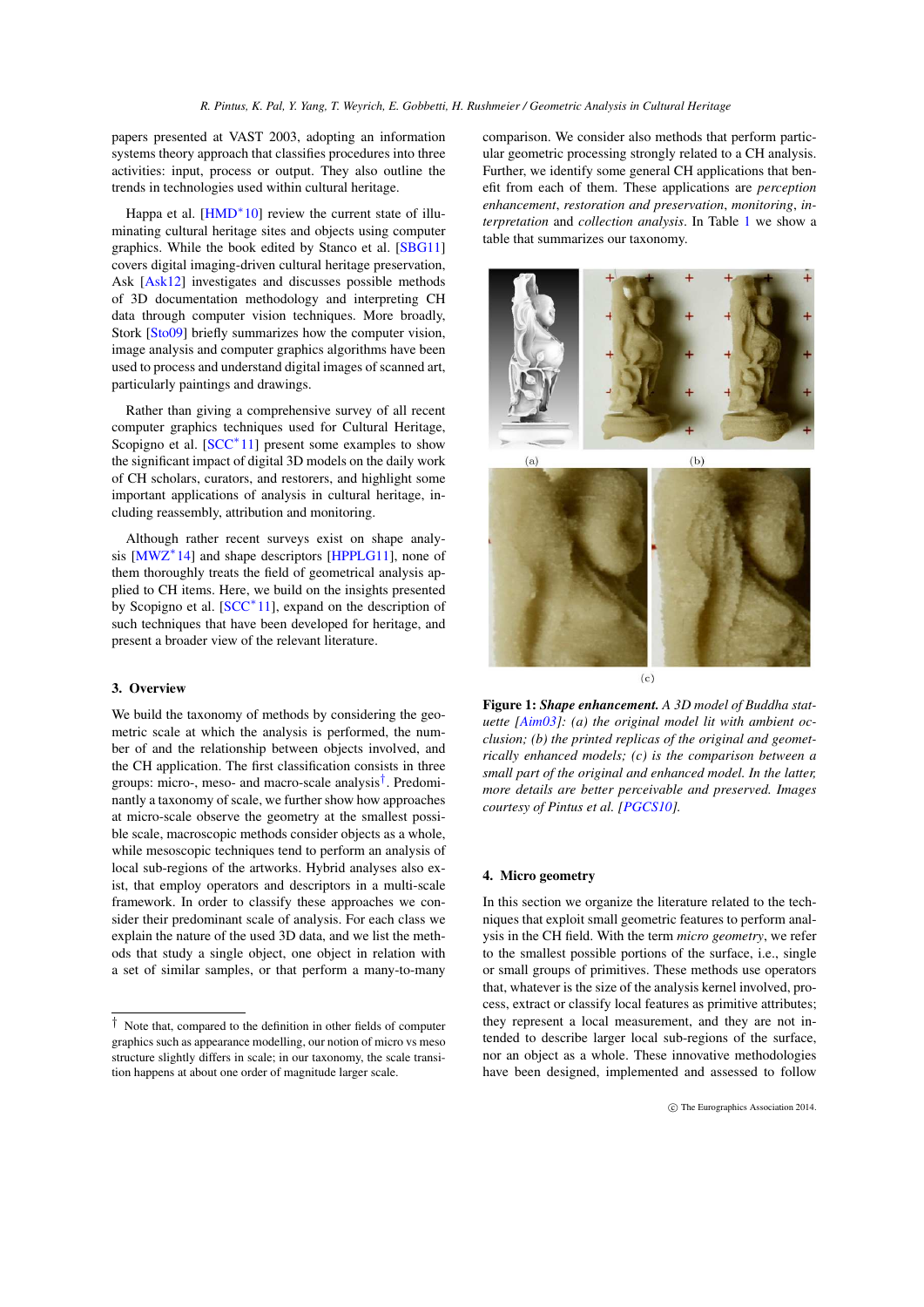<span id="page-2-1"></span>

| $rac{\text{Scales}}{\text{Scales}}$ | Single Object                                                                                                                                            | One-to-many               | Many-to-many                                                                                                                                                                                                                                                 | CH Application         |
|-------------------------------------|----------------------------------------------------------------------------------------------------------------------------------------------------------|---------------------------|--------------------------------------------------------------------------------------------------------------------------------------------------------------------------------------------------------------------------------------------------------------|------------------------|
| Micro-scale                         | [CGPS08, GWS*09, HW11,                                                                                                                                   |                           |                                                                                                                                                                                                                                                              | Perception             |
|                                     | LPC*00, MGW01, MKJB10,                                                                                                                                   |                           |                                                                                                                                                                                                                                                              |                        |
|                                     | MK13, MVSL05, MMSL06,<br><b>PGCS10</b>                                                                                                                   |                           |                                                                                                                                                                                                                                                              |                        |
|                                     |                                                                                                                                                          |                           | [AMK14, ASC*13, BV12,<br>$BTFN*08$ ,<br>$FSTF^*11$ ,<br>GCBR*11, HFG*06, KM03,<br>KDSK10.<br><b>MRS10.</b><br><b>ON11</b> ,<br><b>PKT01</b> ,<br><b>PK03,</b><br>PAE <sup>*</sup> 12.<br>SDF*12, TFBW*10, VVSB12,<br>VVSB14, WC08, YWML11,<br><b>YLL12</b> ] | Restoration            |
|                                     | $[BCP^*07]$                                                                                                                                              |                           |                                                                                                                                                                                                                                                              | Monitoring             |
|                                     |                                                                                                                                                          |                           |                                                                                                                                                                                                                                                              | Interpretation         |
|                                     |                                                                                                                                                          |                           |                                                                                                                                                                                                                                                              | Collection<br>Analysis |
|                                     |                                                                                                                                                          |                           |                                                                                                                                                                                                                                                              |                        |
| Meso-scale                          | [PTW13a, PTW13b, PSP*14,<br><b>PMCS11, SSB11]</b>                                                                                                        |                           |                                                                                                                                                                                                                                                              | Perception             |
|                                     | $[PMW^*09]$                                                                                                                                              |                           | $[CFB*13, CLE12, KS04,$<br>KO13.<br>$LWO4a$ .<br>$LYW^*11$ .<br>TFK*09, WYLL11, WC04a,<br><b>WC04b, WC08]</b>                                                                                                                                                | Restoration            |
|                                     |                                                                                                                                                          |                           |                                                                                                                                                                                                                                                              | Monitoring             |
|                                     | [AIK13]                                                                                                                                                  |                           |                                                                                                                                                                                                                                                              | Interpretation         |
|                                     |                                                                                                                                                          | [IT11, KS08,              |                                                                                                                                                                                                                                                              | Collection             |
|                                     |                                                                                                                                                          | KS11, KPC10,<br>$SKN^*12$ |                                                                                                                                                                                                                                                              | Analysis               |
| Macro-scale                         | $LBM^*13,$<br>[BKMK10,                                                                                                                                   |                           |                                                                                                                                                                                                                                                              | Perception             |
|                                     | <b>PCMA08, RMK13]</b>                                                                                                                                    |                           |                                                                                                                                                                                                                                                              |                        |
|                                     | $[BS04, BSY^*07, CCG^*04,$<br>FdCP*08, FMOS11, HRM*09,<br>LSC08, Lan13, LD06, LLS06,<br>PSP*14, SEG*12, SLMR14,<br>SL04, SYY*05, WCV*03]                 | [LS09]                    | $[LT^*11]$                                                                                                                                                                                                                                                   | Restoration            |
|                                     | [AHLO05]<br>$AC-$<br>CLA07, AADC*07, ARPLA10,<br>$FdBBB*13,$<br>$BCDA*05,$<br>$CDD^*11$ ,<br>$DRDSH*14$ ,<br>DDUC*13, KOC*14, RCAS11,<br>RSdA*13, SVG09] | $[FRB^*13]$               |                                                                                                                                                                                                                                                              | Monitoring             |
|                                     | [DCF <sup>*</sup> 07, DST05, DB06,<br>LCM11, MGM*12, DACC05]                                                                                             |                           |                                                                                                                                                                                                                                                              | Interpretation         |
|                                     |                                                                                                                                                          | IBP10,<br>$GCI*071$       | $[LZZ^*13, ZLZ^*13]$                                                                                                                                                                                                                                         | Collection<br>Analysis |

# <span id="page-2-0"></span>Table 1: *Geometric Analysis Taxonomy.*

the specific needs of real CH problems, and they are possible due to the accuracy of the 3D scanned models acquired nowadays. In the last decade, close-range 3D scanners based on laser triangulation or structured light have been developed through intensive research, both academic and industrial, and they are able to produce very dense models up to a sub-millimeter resolution.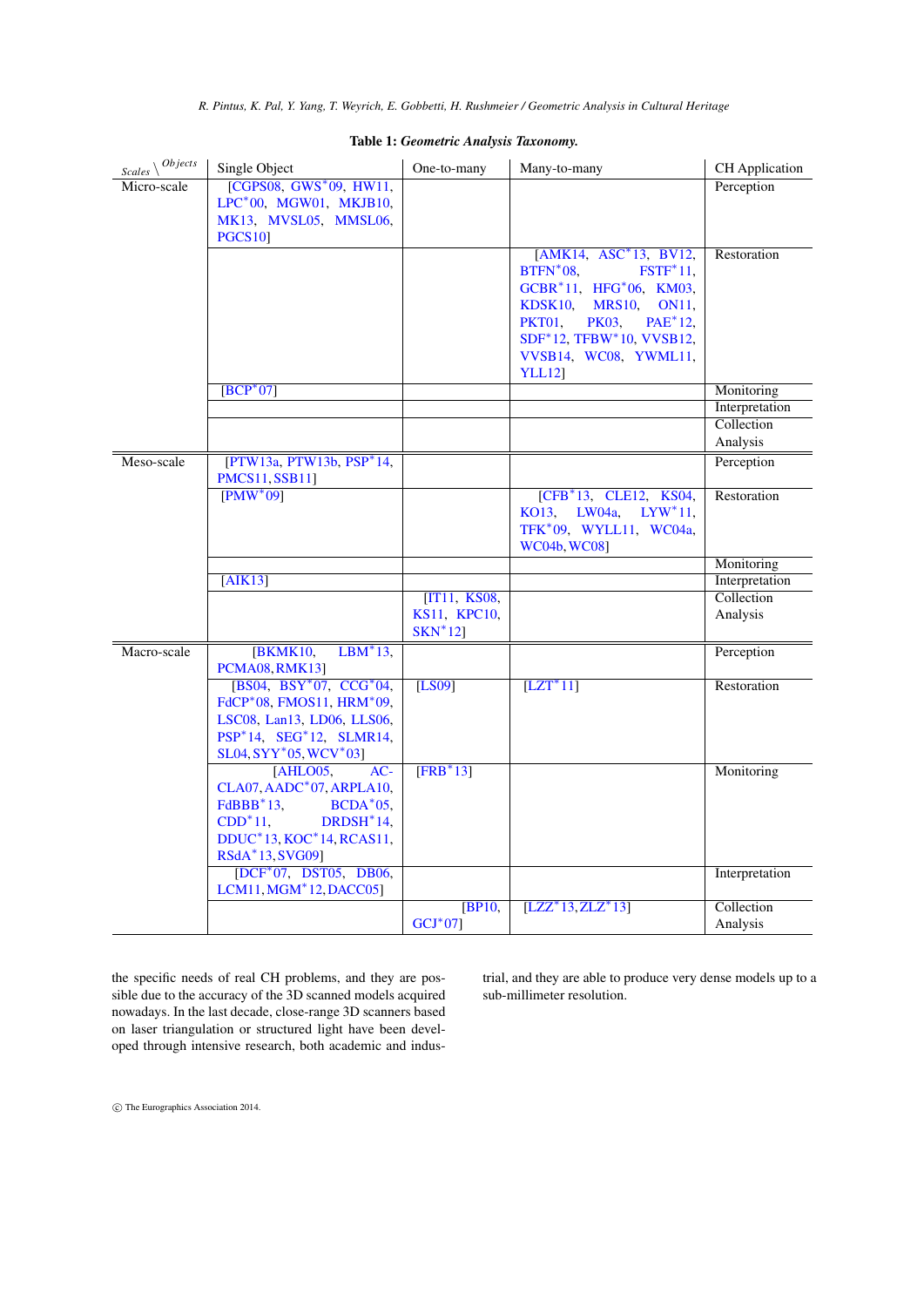*R. Pintus, K. Pal, Y. Yang, T. Weyrich, E. Gobbetti, H. Rushmeier / Geometric Analysis in Cultural Heritage*

<span id="page-3-3"></span>

<span id="page-3-1"></span>Figure 3: *Geometric features in fragment re-assembly. Example of micro-scale measurements utilized by match properties in* fragment re-assembly pipelines. Images courtesy of Funkhouser et al. [\[FSTF](#page-13-6)<sup>\*</sup>11].



<span id="page-3-0"></span>Figure 2: *Color enhancement. The color-enhancing technique in action on the Laurana model [\[Aim03\]](#page-12-3). Represented objects are less than 10 cm tall (crosshairs are 1 cm spaced). In each pair of images, the left model is a standard uniform color reproduction, while on the right the same 3D model has been printed with enhanced color: many small details whose shading is canceled by the sub-surface scattering effect are again visible in the model on the right. Images courtesy of Cignoni et al. [\[CGPS08\]](#page-13-2).*

## <span id="page-3-2"></span>4.1. Single object analysis

Perception enhancement. Geometric operators at fine scale are typically applied to high-resolution 3D models, to analyze and extract small structures, and enhance the details, such as impressed characters or other high-frequency signals that are difficult to perceive. These approaches typically use differential geometry coupled with multiscale frameworks. Mara et al. [\[MKJB10,](#page-15-6) [MK13\]](#page-15-7) propose a transformation invariant feature vector, that is obtained by calculating the volumes of multiple concentric spheres intersect-

ing the volume below the 3D model's surface at each point. They increase the readability of 3D scanned cuneiform tablets. Kolomenkin et al. [\[KST11\]](#page-14-25) define a new direction field on surfaces (i.e., *prominent field*) that is oriented with respect to the prominent feature curves of the surface; they use this operator both for surface enhancement of archaeological artifacts, and for artificial coloring that can replace manual artifact illustration in archaeolog-ical reports. Levoy et al. [\[LPC](#page-14-1)<sup>\*</sup>00] use accessibility shading [\[Mil94\]](#page-14-26) to visually enhance the appearance of chisel marks in 3D reconstructions of sculptures by Michelangelo. Polynomial Texture Map (PTM) [\[MGW01\]](#page-14-2) and Photometric Stereo (PS) [\[Woo79\]](#page-16-20) are other techniques that use the per-vertex computation of surface normals to increase the perception of fine geometric details in CH visualization and analysis. Hameeuw and Willems [\[HW11\]](#page-14-0) apply PTM to increase visualization of cuneiform tablets and sealings. For instance, the acquisition and characterization of coin surface [\[GWS](#page-13-3)<sup>\*</sup>09, [MVSL05\]](#page-15-8) overcomes visual limitations of traditional documentary techniques and provides an improved tool for numismatic understanding and coin morphology analysis. The incomplete nature of rock art drawing and photography data makes them difficult to read. Instead, PTM proved to be an efficient way to enhance the perception of petroglyphs. Mudge et al. [\[MMSL06\]](#page-15-9) shows how the use of PTM on Paleolithic rock art allows scholars to better discern the most difficult to see surface attributes and fine details.

The enhancement of small detail perception is also very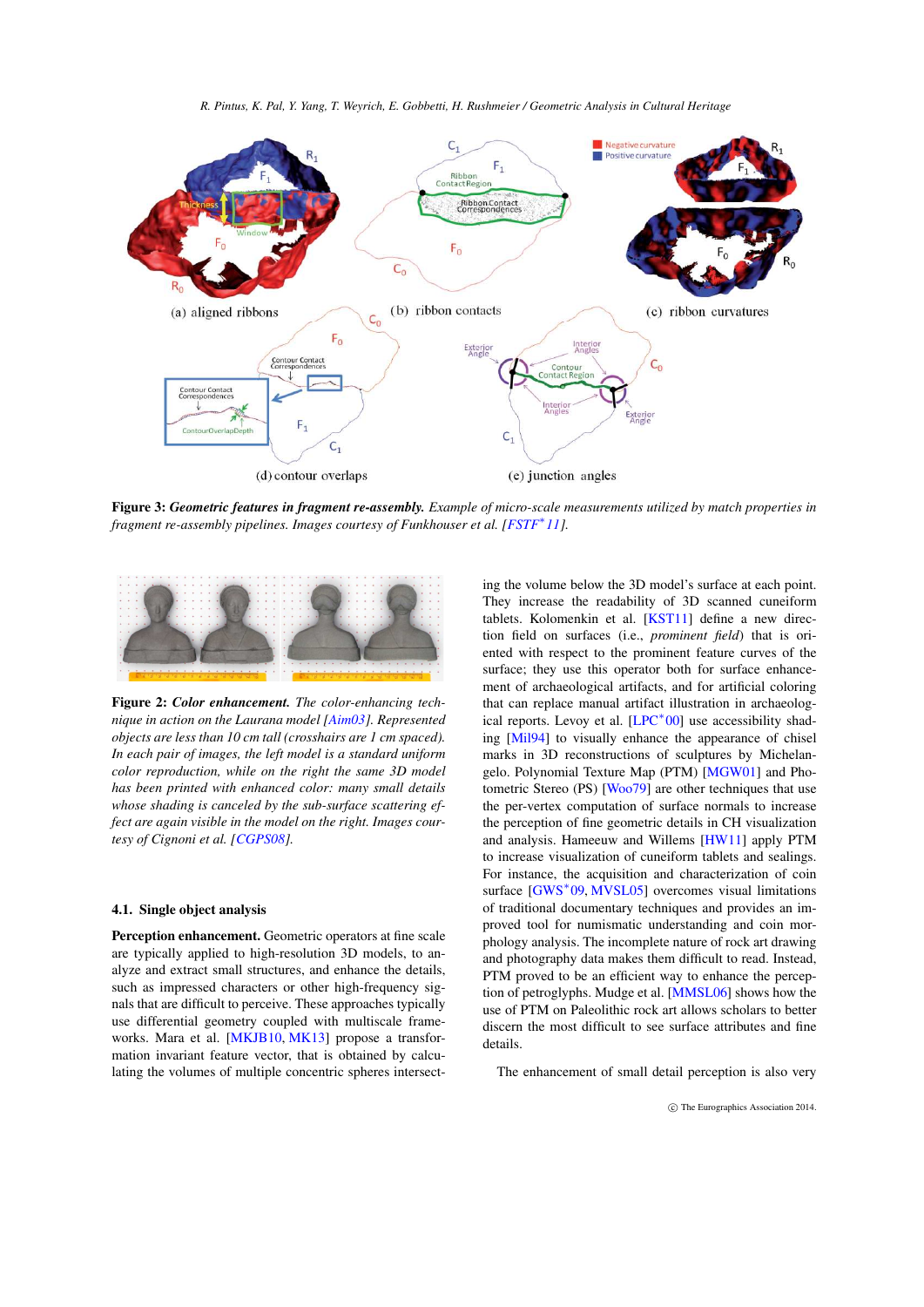<span id="page-4-2"></span>*R. Pintus, K. Pal, Y. Yang, T. Weyrich, E. Gobbetti, H. Rushmeier / Geometric Analysis in Cultural Heritage*



Figure 4: *Match browsing tool. The match browsing application displays thumbnails of proposed matches along with a cross section of the matching area. The user marks correct matches (green bar), possible matches (orange bar), and incorrect matches (red bar). When the user confirms a match, all conflicting matches are marked with a purple bar. For instance, the* 15*th proposal above is impossible because it occupies the same edge of fragment WDC1\_0124 as the second match, which has been confirmed correct. Images courtesy of Brown et al. [\[BLD](#page-12-17)*<sup>∗</sup> *12].*

<span id="page-4-0"></span>important in the rapid prototyping. Pintus et al. [\[PGCS10\]](#page-15-5) developed a geometry enhancement operator that counterbalances the effects due to the non-ideal behavior of the materials used in the printing process (Fig. [1\)](#page-1-1). They represent the geometry as a volume, and they simulate on this volume the physical behavior of the printer. Then they compare the result to the original geometry, and modify the input data in order to reduce the difference between the original model and the printed one. Their function aims at locally increasing the contribution of geometrical high frequencies. A similar approach was presented by Cignoni et al. [\[CGPS08\]](#page-13-2). Instead of modifying the geometry, they exploit the color painting capabilities of recent 3D printers, and propose a technique to color the surface of an object in order to enhance the perception of its geometric details (Fig. [2\)](#page-3-0); they analyze the fine scale geometry to compute a counter shading signal, which is "baked" in the color attribute of each vertex before the 3D print. This approach overcomes the drawbacks of subsurface scattering effects of the printing material, which usually blurs out the perception of the shades of the smallest details. 3D printing technology can also be used in a straightforward manner to produce replica at higher scales, or in preservation applications, such as transporting or storing CH artifacts (see section [6.1\)](#page-8-0).

Monitoring. A general problem in CH is the measure-

ment of preservation strategies by monitoring the microgeometric changes over time. Many 3D acquisitions performed in a designed set of different times are useful to track fine deformation and degradation of artworks. Brunetti et al. [\[BCP](#page-12-6)<sup>∗</sup> 07] performed a periodic 3D scanning campaign, and showed how to measure, compare and monitor wood deformations caused by weather changes in the trees of the fossilized Dunarobba forest. They study different conservation methodologies, such as covering individual trunks with artificial roofing, maintenance of some trunks inside a climatic chamber, or surface coating of trunks by an impregnating resin product. For each area of interest they performed four 3D acquisitions with an interval of three months. They measure the modification of the area in terms of Hausdorff distance between each pair of scans, and propose the choice of the best conservation methodology with a measurable evidence.

#### <span id="page-4-1"></span>4.2. Many-to-many analysis

Restoration and preservation. Micro-scale analysis and feature extraction have proven to be a central part of reassembly applications, which address the reconstruction of fractured physical artifacts from their pieces. The pieces have generally been scattered over time, so that no a priori information is available about the whole, final, recon-

c The Eurographics Association 2014.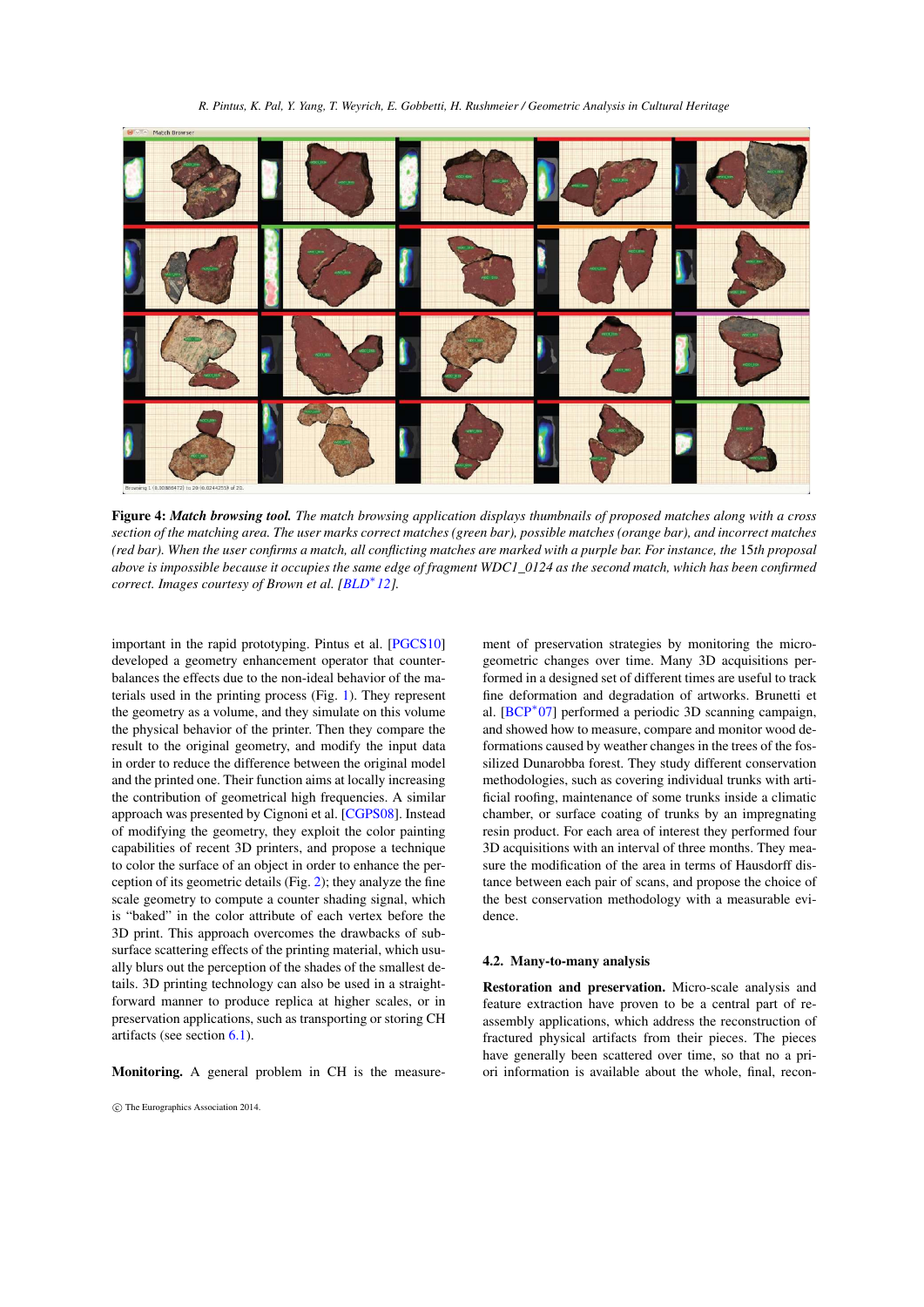<span id="page-5-0"></span>structed geometry. These applications make use of various types of data – primarily geometric data, but texture and surface properties are also used. Many methods aim to be fully automatic, while others make use of user input.

While also related to computational geometry, the reassembly of fractured objects is mostly treated as a patternmatching problem, and respective computer vision and graphics technologies have successfully been applied for reconstructing artifacts from fragments. The main idea is to find corresponding parts, to match and align them, and to finally reassemble all matching parts. Most of the existing approaches have focused on matching and analysis of the break boundary curves of fragments as they are visually impor-tant clues for reconstruction [\[HFG](#page-13-8)<sup>\*</sup>06, [BTFN](#page-13-5)<sup>\*</sup>08, [YLL12\]](#page-16-6). By indexing features of the geometric information contained in the fracture surfaces of the fragments, Huang et al. [\[HFG](#page-13-8)<sup>\*06</sup>] present a method for automatic reassembly of broken 3D solids. Yu et al. [\[YLL12\]](#page-16-6) employ a multi-scale descriptor and conduct heat kernel-based partial matching between break boundaries, while Vendrell et al. [\[VVSB12\]](#page-16-2) use hierarchical depth maps to ensure global correction of the reconstruction and to evaluate the correspondence between fragments using an optimistic estimator. Brown et al. [\[BTFN](#page-13-5)<sup>\*</sup>08] observe that in the case of degraded and eroded fracture surfaces, match uncertainty hampers featurebased matching; they propose a computationally efficient brute-force technique to exhaustively evaluate all possible least-squares alignments along edges of a set of fresco fragments. A recent approach [\[AMK14\]](#page-12-4) introduces a new method for pairwise matching of broken fragments from unorganized point clouds. The new descriptor contains both a cluster of feature points and curves along the principal directions of the cluster; point cluster is obtained by analysing micro curvature of the surface, while the associated curves are approximated using Fourier series. Matching function between curves is obtained by comparing the Fourier coefficients.

Other methods employ machine learning to directly learn match likelihoods from ground-truth matches, using feature vectors describing fragment coloration, texture param-eters and surface markings [\[TFBW](#page-16-1)<sup>\*</sup>10]. Funkhouser et al. [\[FSTF](#page-13-6)<sup>\*</sup>11] show that even when focussing on geometry alone but using a vast number of different geometric feature extractors (fig. [3\)](#page-3-1), supervised learning can significantly boost the discriminative power of a pair-wise match predictor, yielding well-calibrated probabilities whether a match is correct.

Many other works, too, combine geometric and texture/color information to disambiguate reconstruc-tion [\[WC08,](#page-16-4) [KDSK10,](#page-14-4) [ON11,](#page-15-11) [ASC](#page-12-5)<sup>\*</sup>13]. Kleber et al. [\[KDSK10\]](#page-14-4), for instance, use a shape matching algorithm based on features extracted from shape, marble texture, thickness of marble fragments, and location at the excavation, to reassemble the Ephesos marble plates.

Traditionally, the documentation, administration and scientific processing of archaeological fragments are carried out manually, an intensive and time-consuming effort. Hence, some researchers turn to investigating automatic systems and semi-automatic algorithms in the hope of expediting the reconstruction process and reducing the work from the archaeologists and restoration personnel. Kampel et al. [\[KM03\]](#page-14-3) propose two reconstruction systems, adopting the traditional archaeological methodology of using the properties of the orientation and the profile of archaeological fragments. Based on such an approach, many works have tried to make the reconstruction algorithms either semi-automatic [\[MRS10,](#page-15-10) [BLD](#page-12-17)<sup>\*</sup>12] or fully automatic [\[GCBR](#page-13-7)<sup>\*</sup>11, [YWML11](#page-16-5)[,PKT01](#page-15-12)[,PK03,](#page-15-13)[PAE](#page-15-14)<sup>∗</sup> 12]. Belenguer et al. [\[BV12\]](#page-13-4) put particular emphasis on implementation efficiency, speeding up geometric transformations, visibility tests and discretization operations by pre-calculating data and by moving all heavy calculations to the GPU.

While most reassembly approaches are bottom-up, starting from fragments, Shin et al. [\[SDF](#page-15-15)<sup>∗</sup> 12] analyzed fracture line statistics of a (manually) assembled wallpainting to study the characteristic way how frescoes break (top-down). Some of the geometric features Funkhouser et al. [\[FSTF](#page-13-6)<sup>\*</sup>11] incorporated in their match predictor were motivated by Shin et al.'s findings. Nevertheless, such reassembly by "inverse fracture" is only in its infancy.

Some useful tools have also been developed for assisting archaeologists to analyze and reconstruct archaeological objects from their fragments [\[LW04b,](#page-14-27) [BLD](#page-12-17)<sup>∗</sup> 12, [PPCS12\]](#page-15-25). Fig. [4](#page-4-0) shows the semi-automatic matching tool proposed by Brown et al. [\[BLD](#page-12-17)<sup>\*</sup>12]. Haptics can improve an assembly task by giving feedback when objects collide [\[RRC](#page-15-26)<sup>∗</sup>10]; Olsson et al. [\[ONHC13\]](#page-15-27) integrate a 6-degrees-of-freedom haptic capability within a fragment alignment tool for craniomaxillofacial surgery and archaeology applications.

## 4.3. Discussion

The majority of the works related to micro-geometric analysis focus on two main CH applications: *restoration* and *perception enhancement*. In the first case, the local features are the key to reconstructing the (unknown) global shape of the final object; apart from the geometrical characterization at small scales of each single fragment, there usually is no other a priori information available to solve the reassembly problem. The second case aims at improving the perception of small-scale details of the 3D model of a given artifact, which is a valuable tool to assist scholars in their research work.

In contrast, the works classified in the *monitoring*, *interpretation* and *collection analysis* groups use different pipelines and mathematical representations depending on the CH item involved; they require specific information that is not independent from the particular kind of object, and is typically visible at meso or macro scales. The single work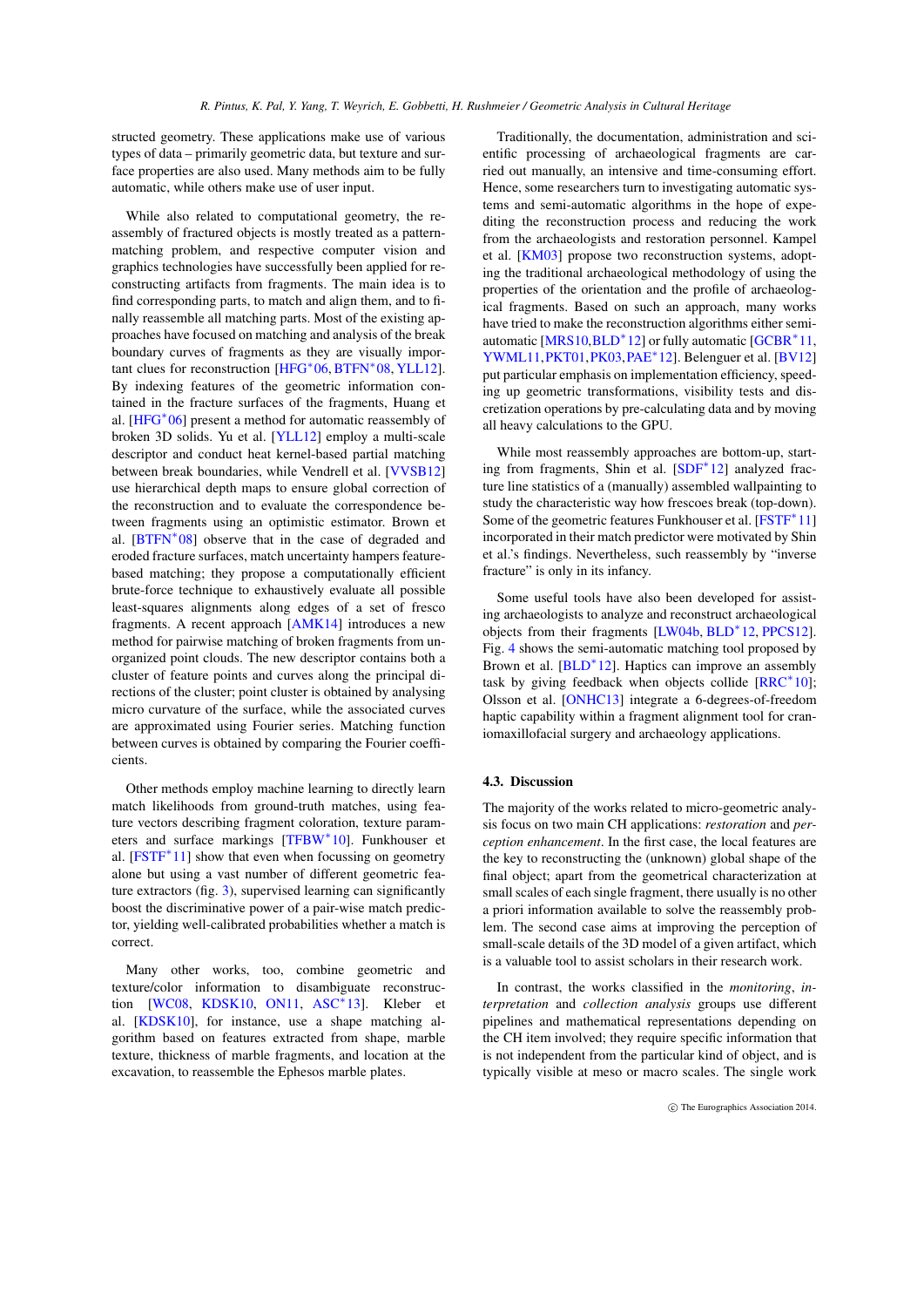<span id="page-6-2"></span>we have found in the *monitoring* group proposes a general framework, where the differences over time are obtained using micro features, and it can be applied to a wide range of objects, regardless of their global or local behaviour.

## 5. Meso geometry

We classify the data involved in the analysis as *meso geometry*, when the technique focuses on a particular region of the entire 3D model. These approaches use geometric operators that consider an area of the surface that is larger than a single or small groups of primitives, but they yet do not globally analyze the sample as a whole. For instance, Georgiev and Lakaemper [\[GL11\]](#page-13-24) defined what they call *mid-level geometric features*, i.e., large planar sub-regions of an object, which are not the smallest available primitives (micro), nor the object as a whole (macro). Another example is the class of methods to enhance 3D visualization by local surface flattening. Local flattening doesn't work at the primitive level (micro), nor it doesn't try to flatten the whole object at the same time due to global geometry constraints (macro).

# <span id="page-6-1"></span>5.1. Single object analysis

Perception enhancement. Pietroni et al. [\[PMCS11\]](#page-15-19) present a pipeline to analyze the 2.5D information distributed over 3D geometry, using a local 2D parameterization. They show the effectiveness of their method to solve specific CH tasks, such as the study of chisel marks over the surface for tool identification. Schmidt et al. [\[SSB11\]](#page-16-7) transform a 3D model into a 2.5D representation as well, and apply image-based processing to the depth and reflectance signal to extract lines and contours in chinese Buddhist stone inscriptions.

In a similar vein, Pal et al. [\[PTW13b,](#page-15-17) [PTW13a,](#page-15-16) [PSP](#page-15-18)<sup>\*</sup>14] present an interactive application for browsing severely damaged documents and other cultural artefacts, which contain distortions such as wrinkling, buckling, and shrinking. In contrast to the above, their goal is not only to study the 2.5D structure, but to flatten local regions of the document for better readability of the original text, which would be impossible to do for the physical items due to their fragile condition (fig. [5\)](#page-6-0). Their system consists of an interactive viewer that allows a user to browse a document while dynamically flattening only the local region under inspection. A follow-up work [\[PSP](#page-15-18)<sup>\*</sup>14] exploits the flattening for a global restoration of damaged documents (see section  $6.1$ ).

Restoration and preservation. In the field of document restoration, Pintus et al. [\[PMW](#page-15-20)<sup>∗</sup>09] present a technique that uses a flatbed scanner and Photometric Stereo (PS) [\[Woo79\]](#page-16-20) to identify and repair scratches or tears in old document or photographs (fig. [6\)](#page-7-0). They exploit normal estimation to find creases in the almost flat surface, and they apply an infilling operator to restore original pixels. Although the texture synthesis is trained with the information from the entire



Figure 5: *Interactive browsing of damaged documents. Severely damaged documents are acquired in 3D using a Structure-from-Motion approach. A dynamic flattening is performed while the user browses the document in order to increase its readability. We show sections of the mesh rendered in local-affine mode without flattening (left) and with local-flattening mode (right). Note that the original wrinkles remain visible since the shading is baked into the texture. Images courtesy of Pal et al. [\[PTW13b\]](#page-15-17)*

<span id="page-6-0"></span>image (i.e., the non-damaged part), the restoration is performed locally and it is driven by the content of the image in the local neighborhood of the damaged pixel. Conversely, in section [6.1,](#page-8-0) document restoration is a global transformation (typically an undistortion) applied to the whole page.

Interpretation. The relief and contour lines on a group of ancient Greek red-figure vases and vase fragments are examined with the Polynomial Texture Map (PTM) [\[MGW01\]](#page-14-2), Photometric Stereo (PS) [\[Woo79\]](#page-16-20) and 3D scanning for interpretation purposes [\[AIK13\]](#page-12-7). They characterize the shape of lines in artworks and answer questions regarding tools, techniques, and production sequences used by Greek vase painters. They find two distinct types of relief lines, and give a better understanding of the ancient technology. Further, the work confirms that the relief lines were not produced by an extruded method, but with a brush made with only a few hairs.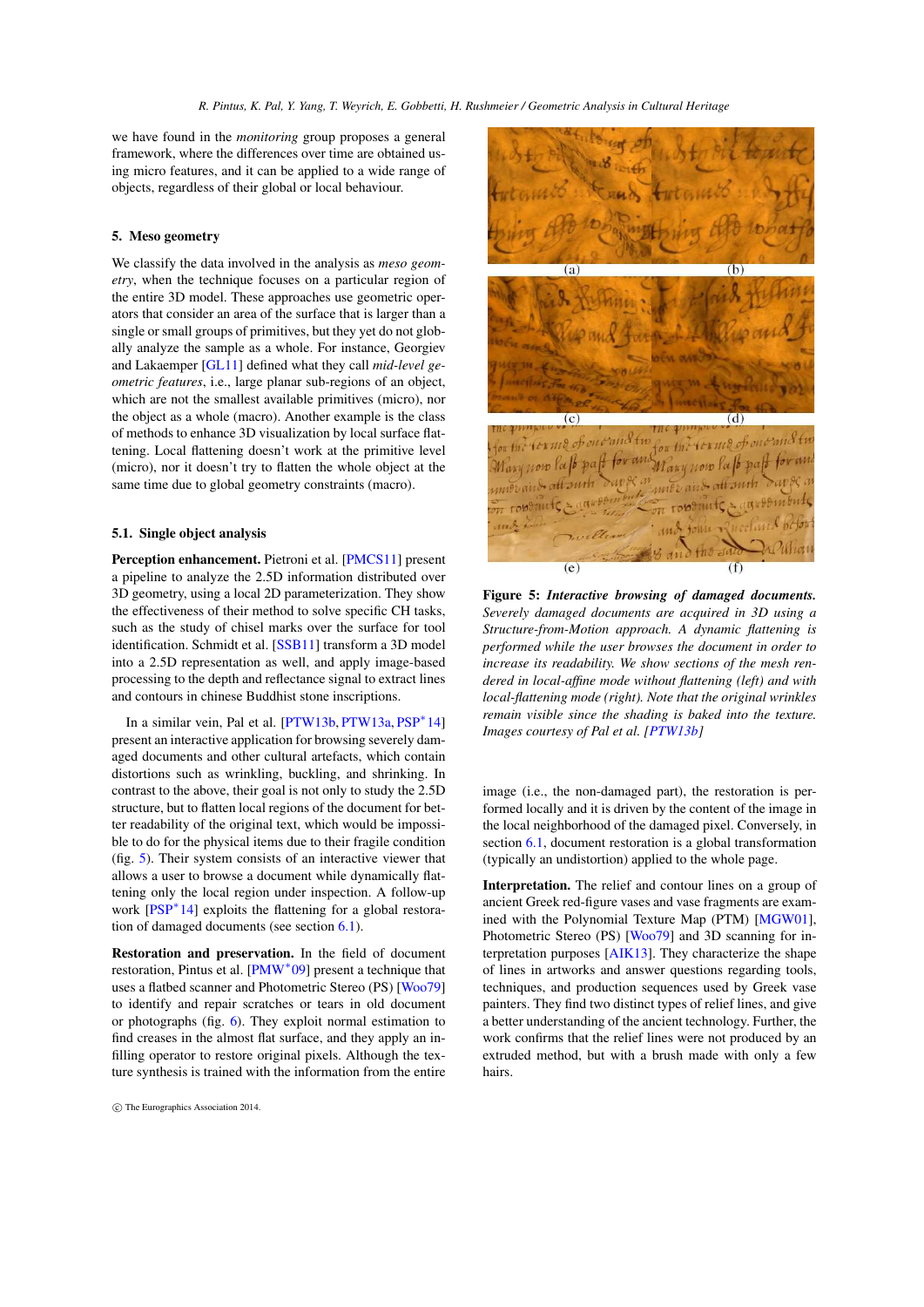<span id="page-7-1"></span>

Figure 6: *Document restoration. First row: two images acquired with a flatbed scanner that incorporates two separate and independently controlled illumination bulbs. By using photometric stereo [\[Woo79\]](#page-16-20) tears and creases are extracted (low-left), and infilling algorithms are applied to digitally restore the image (low-right). Images courtesy of Pintus et al. [\[PMW](#page-15-20)*<sup>∗</sup> *09].*

#### <span id="page-7-0"></span>5.2. One-to-many analysis

Collection analysis. There is an increasing demand within the humanities and social sciences to use digital databases for rapid queries and fast browsing of huge sets of artworks. In this scenario, analysis based on meso geometry plays an important role, since it enables mathematical representations of such items in terms of local geometric feature vectors. These give a numerical description of sub regions of an object for its classification and recognition. 3D scanning technology is a standard archaeological tool for pottery analysis. Koutsoudis et al. [\[KPC10\]](#page-14-12) developed a method to detect similarities in 3D pottery repositories. They designed two shape descriptors. The first is based on the axial symmetry of common potteries, and consist in a set of curves obtained by intersecting the pottery surface and a plane orthogonal to its axis of symmetry; the other is a set of two depth maps obtained by projecting the object onto two orthogonal planes, which are both parallel to the vessel's axis of symmetry. They employed these descriptors into a webbased 3D pottery search engine. Karasik et al. [\[KS08\]](#page-14-10) acquired about a thousand of potsherds with variable shapes, sizes and surface properties from several sites and periods, and exploit this large range of archaeologically relevant pottery types to test an algorithm to extract their overall axis of symmetry and their mean profiles. They analyze the particular morphology of pottery [\[KS11\]](#page-14-11) by using three mathematical representations of the pottery items' profiles, and defining a proper metric to measure the distance between them. Cluster Analysis and Discriminant Analysis are then used to reveal a hierarchical classification of possible assemblages; a Procrustes analysis is also used when dealing with a global comparison between artifacts (see section  $6.2$ ). Finally, the Pottery Informatics Query Database (PIQD) [\[SKN](#page-16-12)<sup>\*</sup>12] is another example of quantitative analysis applied to large sets of cultural heritage items. This is an open-source online tool that enables scholars and students to test humanities-related hypotheses against ceramic data, by defining a way to build comprehensive ceramic taxonomy and their regional spatial patterning.

Itskovich et al. [\[IT11\]](#page-14-9) used a surface partial-matching technique in a shape classification and retrieval scenario; they apply the method to Hellenistic vases, lamps and coins inside a database, given a portion of the object as a query geometry. Their algorithm is capable of matching the correct item, even if they differ in the query location within the surface and in the level of noise.

#### 5.3. Many-to-many analysis

Restoration and preservation. Contrary to pure feature based frameworks (see section [4.2\)](#page-4-1), some assembly processes incorporate a priori knowledge about the application domain. We classify them as meso-geometric analyses, because they extract local descriptors, but they are not independent on the local or global object topology. Pottery reconstruction, for example, benefits particularly well from exploiting the fact that most pottery was created on a potter's wheel, that is, the final assembly is expected to be radially symmetric [\[WC04a,](#page-16-10) [WC04b,](#page-16-11) [WC08\]](#page-16-4). In its most stringent form, however, this assumption may prove unstable in the presence of very small or flat fragments [\[KS04\]](#page-14-5) and wherever there are larger imperfections in the earthenware. Cohen et al. [\[CLE12\]](#page-13-10) hence choose less-stringent continuity criteria by matching weighted curve moments across adjacent sherd surfaces, and Kikuchi et al. [\[KO13\]](#page-14-6) pursue a similar goal in the context of cranial reconstruction from skull fragments: they fit a parametric Bézier surface to the surface of each neurocranial fragment to predict the surface shape of adjacent fragments, thus finding matches through surface extrapolation rather than just contour matching. Similar approaches exploit skull symmetry to drive the re-assembly and completion tasks [\[LYW](#page-14-8)<sup>∗</sup> 11, [WYLL11\]](#page-16-9). Other applications, such as architectural reconstruction from fractured masonry, require extracting different structural cues, such as the main orientation of architectural features. A particularly challenging case are Gothic spires, where Laugerotte et al. [\[LW04a\]](#page-14-7) extract dominant directions in a way resilient to the presence of ornamental features. Although lost, when the overall shape of the ruined monument is roughly known, virtual anastylosis [\[CFB](#page-13-9)<sup>∗</sup> 13[,TFK](#page-16-8)<sup>∗</sup> 09] is another application that performs local geometrical analysis for the archaeolog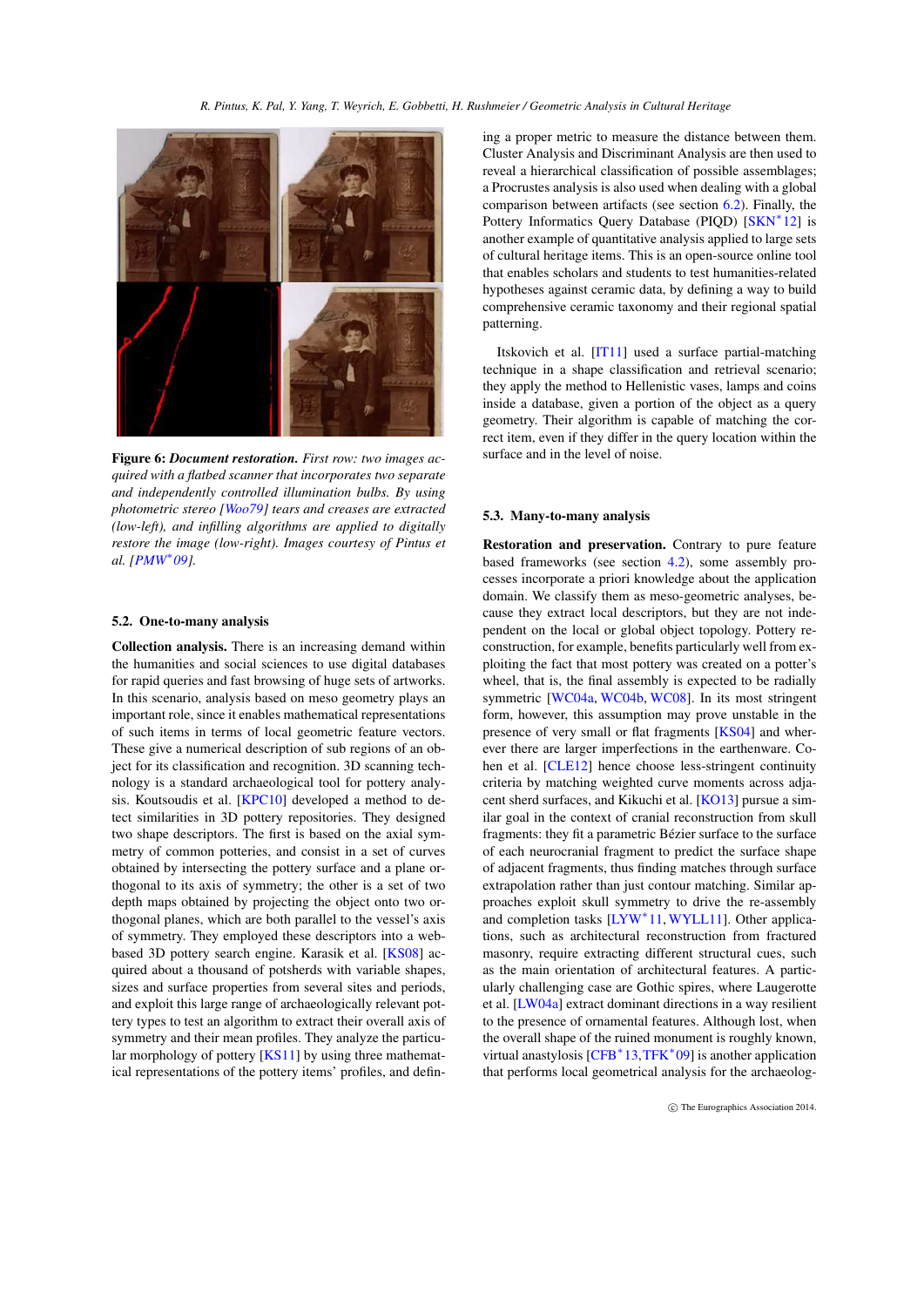<span id="page-8-1"></span>ical and architectural reconstruction of a historic site, after a careful study of the remaining original elements.

## 5.4. Discussion

The techniques that combine micro feature extraction with the analysis of a bigger neighborhood of each geometrical primitive are classified as meso-scale approaches. Their region of interest is small compared to the whole object, but it is not independent from the overall nature of the topology of the geometry and other systematic shape properties. Methods in the *perception enhancement* and *restoration* groups use the same pipeline as in the micro-scale based works, but they exploit the knowledge of the object topology; for instance, the possibility to locally represent the surface as a plane enables the flattening strategy, or the analysis performed on vessels benefits well from their cylindrical structure. However, compared to other techniques, the meso-scale analysis is the best choice for *collection analysis* applications. The extraction of features that depend on local geometry enables the studying of a database with a huge amount of object with the same topology but with a high rate of variability. The analysis at this scale produces a good classification and successful retrieval in many practical CH cases, such as pottery, vessels, lamps, and coins.

### 6. Macro geometry

Macro geometry based techniques analyze a 3D model as a whole, by processing and retrieving information from a global point of view. Typical 3D models are obtained with triangulation laser scanning, time-of-flight scanners or CT volumetric acquisition devices.

#### <span id="page-8-0"></span>6.1. Single object analysis

Perception enhancement. A useful way to document archaeological finds is the representation of so-called rollouts. The analysis of rotation-symmetric objects with paintings or inscription benefits from rollouts because they give an overall view of the CH content [\[RMK13\]](#page-15-22). Typically they are created either by manual drawing or from photographs. Conversely, generating 2.5D rollouts from color and geometry acquisitions represents a more reliable framework, which assists the scholars in the iconographic interpretation task. Pitzalis et al. [\[PCMA08\]](#page-15-21) apply this analysis to the "Cylinder seal of Ibni-Sharrum", a finely engraved object; its rollout reveals in one single 2.5D basrelief the entire structure of the fine drawings in the seal. They combine this pipeline with the detail ehnancement technique proposed by Cignoni et al. [\[CGPS08\]](#page-13-2) (see section [4.1\)](#page-3-2). Bechtold et al. [\[BKMK10\]](#page-12-8) combine the geometry and the color to produce rollouts of figurative vase painting. They use 3D geometry from a structured light scanner to drive the transformation of the vase cylindrical topology into a 2.5D surface. For study by handling replicas, one of the most important issues is the perception and readability of the details in the printed replica (see

section [4.1\)](#page-3-2). Laycock et al. [\[LBM](#page-14-13)<sup>\*</sup>13] used x-ray micro- CT technology to scan one of the 19th Century Cantonese Chess pieces with a voxel resolution of less than 9 *µm*. They use a straightforward scaling of the entire model, by 3D printing the model at a higher scale; this enables the scholar to appreciate both the overall structure of the chess piece and the fine surface details imperceivable in the original. Further, since those objects have an intricate internal structure, they virtually dismantle each part of the piece, so that they allow scholars to study those items separately.

Restoration and preservation. Document analysis is a topic of broad scope. Here we consider techniques that use advanced representations (such as 2.5D geometry and surface normals) to virtually restore documents and analyze their content. Documents can degrade in numerous different ways as they age. Much work has been carried out on virtually correcting the geometric distortions, scratches or tears. Some of the existing methods focus on solving the problem locally (see section [5.1\)](#page-6-1), while others take into account the entire page to produce more physically coeherent restoration. These latter approaches correct large distortions by capturing 3D triangle meshes of the document shape and flattening them using geometry processing techniques [\[BS04,](#page-12-9) [SYY](#page-16-16)<sup>∗</sup> 05, [BSY](#page-12-10)<sup>∗</sup> 07, [PSP](#page-15-18)<sup>∗</sup> 14]. Others correct finer geometric distortions using image-based methods [\[LSC08,](#page-14-15)[Lan13\]](#page-14-16). Lin et al. [\[LLS06\]](#page-14-18) present a framework to preserve 3D documents, such as fragile bound manuscript with a non-uniform surface, documents engraved on stone, or scrolls that have been entombed in volcanic ash. They use 3D technologies to acquire the surface and to produce a physically-based 3D-to-2D transformation that converts the 3D model to a 2D image, subsequently preserving and giving a restitution of its intrinsic textual information. Another non-destructive method [\[SL04\]](#page-16-15) was presented to reveal inaccessible text buried within damaged books and scrolls. This method is based on volumetric scanning, data modeling and physically-based simulation; it recovers readable text without physically opening or damaging the fragile items. Samko et al. [\[SLMR14\]](#page-16-14) use X-ray microtomography to acquire a volumetric reconstruction of a scroll of parchment that, due to its state of preservation, cannot be unrolled. The X-ray imaging picks up ink concentration, allowing for 3D reconstruction of the ink distribution followed by virtual unrolling of the scroll's content.

Extensive and global morphological study about 3D surface characterization represents another invaluable source of qualitative and quantitative information to predict the proper restoration procedures. An important example is the scientific investigation employed in the restoration of Michelangelo's David [\[CCG](#page-13-11)<sup>∗</sup> 04], which produced guidelines for integrating 3D data analysis in cultural heritage applications. They perform physical measures as the height of the David, its surface area and the volume; they also analyze the global geometry of the statue to evaluate the exposure to falling contaminants, such as rain, mist, or dust. Finally, a study is

c The Eurographics Association 2014.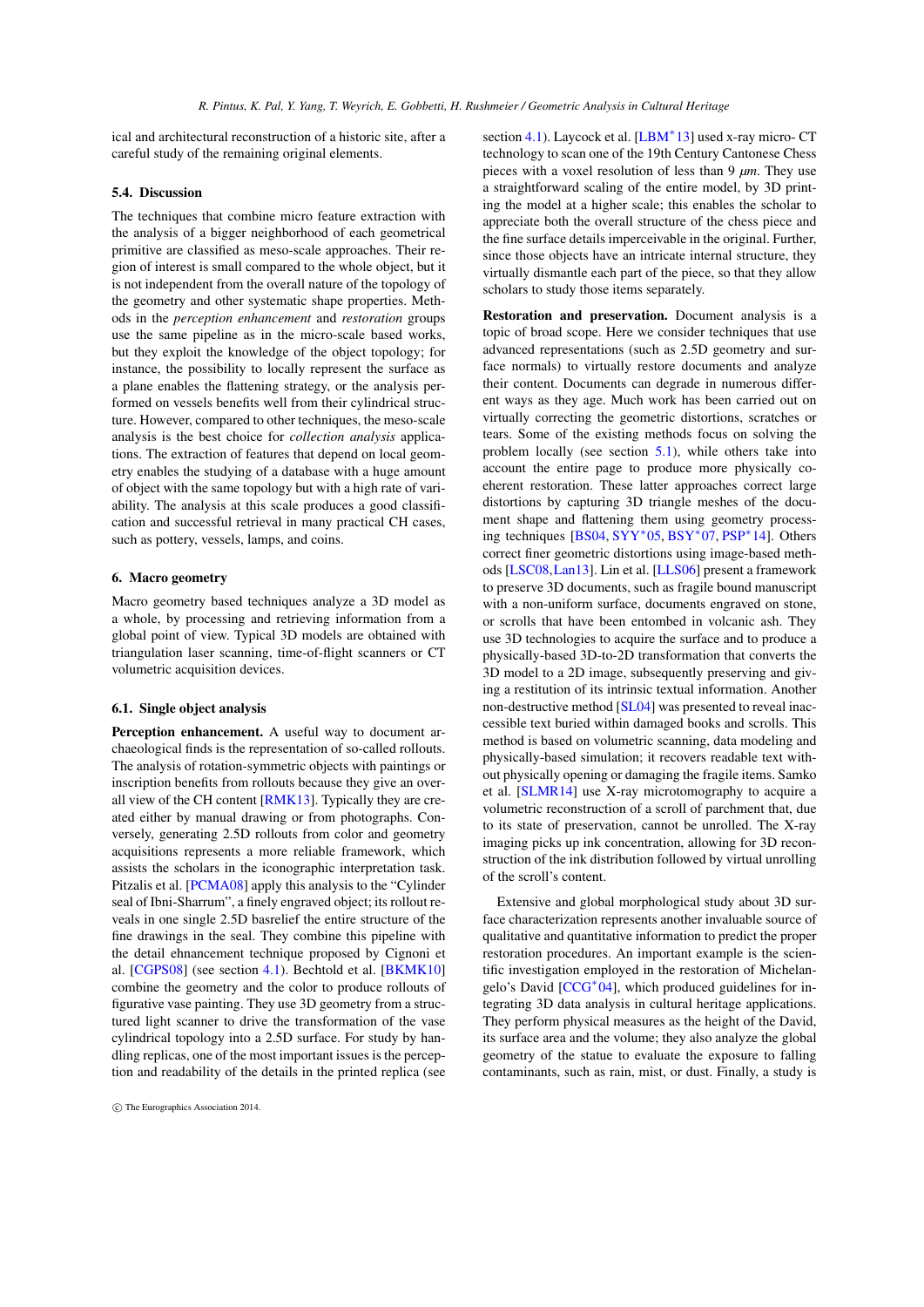<span id="page-9-0"></span>

Figure 7: *Interactive restoration of historical documents. All steps of the restoration algorithm presented by Pal et al. [\[PSP](#page-15-18)*<sup>∗</sup> *14] and applied to historical documents. From left to right: the original distorted document is flattened using the Jacobian estimated from the OCR analysis. An interactive refinement of the constraints improves the restoration, and is iterated until the desiderata of the domain expert are satisfied. Ultimately, we remove the intensity and color variations from the texture. Images courtesy of Pal et al. [\[PSP](#page-15-18)*<sup>∗</sup> *14].*

performed to visualize the center of mass projection onto its base; this helps to understand how the weight of the entire statue is distributed, and which are the corresponding weakest parts that must be preserved and eventually renovated. The high-resolution 3D model of the "Pietà" [\[BRM](#page-12-18)<sup>∗</sup>02a] has been used by Wassermann et al. [\[WCV](#page-16-17)<sup>\*03]</sup> to study the statue's damage and subsequent repair.

Moreover, the analysis of captured 3D models and the use of rapid prototyping are crucial for conservation and CH restitution as well. Although extensively used for perception enhancement (see section [4.1\)](#page-3-2), 3D printing plays an important role in the preservation field. Transporting and storing the artifacts are complex issues, involving different packaging solutions, such as double boxing, padding negative spaces and cushioning braces. A recent paper [\[SEG](#page-16-13)<sup>\*</sup>12] proposes the use of the generative modeling language in order to analyze the 3D model of artworks and to 3D print unique 3D-fitted containers for packaging them.

Some methods cope with the virtual and physical reconstruction of missing part of a badly damaged CH items [\[FMOS11\]](#page-13-13). They try to perform a completion of those parts by using the information from the scans of the whole ruined sample (e.g., by exploiting symmetry of certain objects), or from other possible hypotheses of structures based on drawings, descriptions and old texts. They also analyze feasibility of potential structural configurations [\[LD06\]](#page-14-17). Hess et al. [\[HRM](#page-14-14)<sup>\*</sup>09] combine 3D laser scanning and anthropological research to deliver a holistic virtual 3D reconstruction and multimedia interactive experience of a Melanesian war canoe. The combination of reverse engineering and rapid prototyping offers a tool that overcomes limitations in some completion frameworks. Completion of the skeletal material  $[FdCP^*08]$  is crutial due to the fragility of the skeletal findings, which should limit the over-handling of these fossils, and the rarity of these remains, which should avoid any task that assembles together existing and reconstructed fragments. Hence, digital modeling, 3D scanning and rapid prototyping together are essential tools that can be usefully applied for reversible and non-invasive restoration processes of damaged bones, by providing a virtual and physical restitution of a whole bone and preserving the original one.

Monitoring. Geometric acquisition and measurements produce snapshots that can be used to track global conditions of an object through time, for instance to document the evolution of an archeological destructive intervention, or based on the idea that changes over time might indicate damages. Archaeological sites are problematic case studies in the monitoring field, both during their excavation and for their longterm preservation (see also section [4.1\)](#page-3-2). In the former case, fast 3D acquisition techniques are required, since a complete geometrical capture of the working site is required every day, or even every few hours. Automatic dense stereo reconstruction tools and 3D scanning are particularly suitable for monitoring of excavations [\[DDUC](#page-13-17)<sup>∗</sup> 13, [CDD](#page-13-15)<sup>∗</sup> 11, [DRDSH](#page-13-16)<sup>∗</sup> 14,  $KOC^*$  $KOC^*$ 14], and, coupled with the proper interactive tool (e.g., Meshlab [\[RCD](#page-15-28)<sup>\*</sup>12] or Hyper3d [\[KRF](#page-14-28)<sup>\*</sup>14]), they provide a useful workflow for objective spatio-temporal analysis and documentation.

In civil engineering, recent work on the computational and mechanical analysis for evaluating the structure and stability of bridges integrates the results of close-range digital photogrammetry, CAD tools and finite elements analysis (FEM) [\[AADC](#page-12-13)<sup>∗</sup> 07, [RCAS11,](#page-15-23) [RSdA](#page-15-24)<sup>∗</sup> 13]. Close-range photogrammetry has also been used to locate structural problems in cultural heritage monuments [\[AHLO05\]](#page-12-11). Some techniques analyze the damage and deformation which may have occurred depending on different aspects of construction [\[ARPLA10,](#page-12-14)[SVG09\]](#page-16-18); they can also allow engineers and architects to estimate the influence of geometric variations in the distribution of stress [\[ACCLA07\]](#page-12-12). Finally, De Balestrini et al. [\[FdBBB](#page-13-14)<sup>\*</sup>13] presented a survey methodology to investigate earthquake damages of the "Camera degli Sposi" of Mantegna (Mantova, Italy). They use both time-of-flight and triangulation laser scanners to produce multiresolution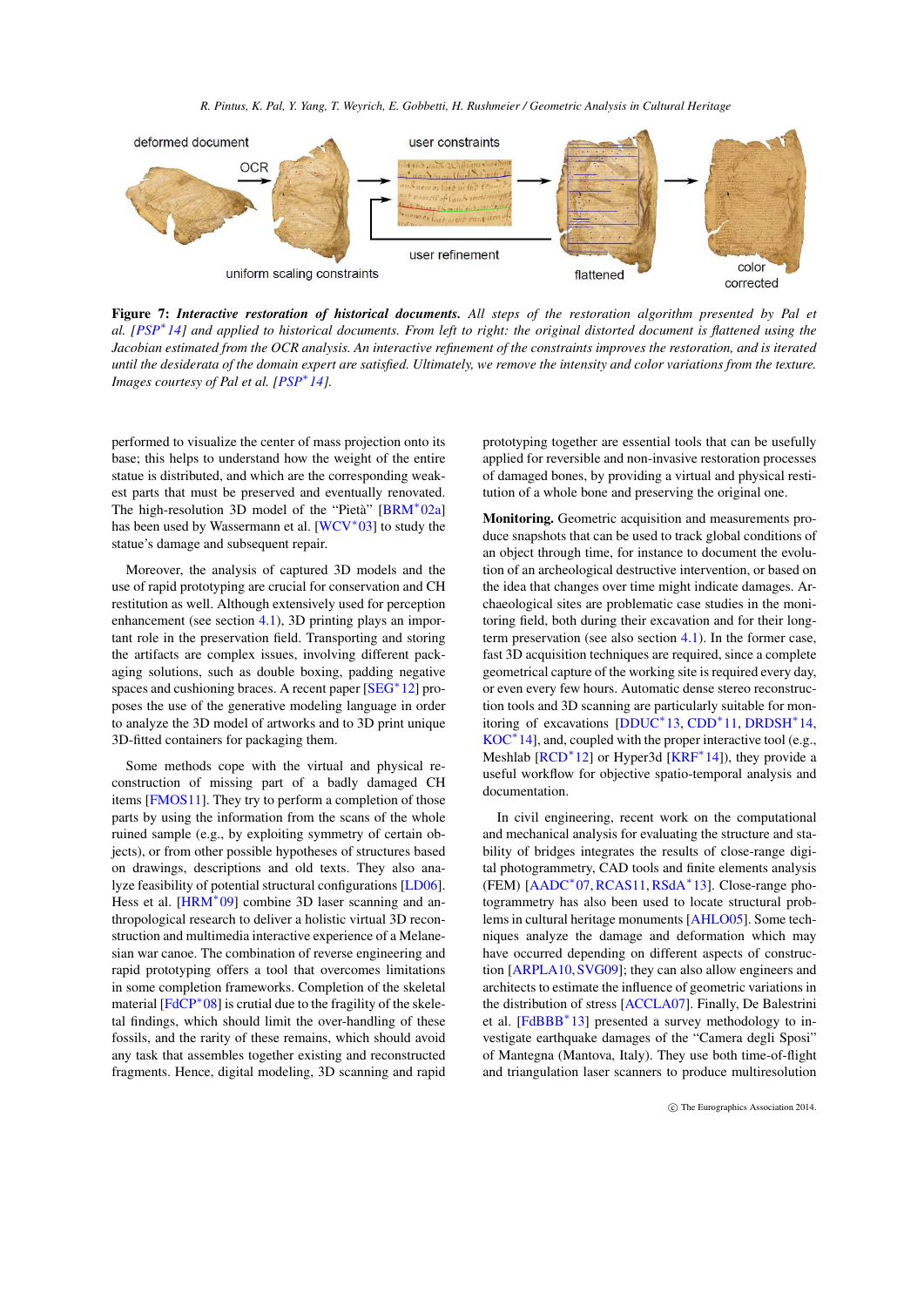<span id="page-10-1"></span>morphological maps of deformation, that highlight the damaged parts of the building and help to understand the damage mechanisms.

The result of the diagnostic phase is a mandatory prerequisite for the evaluation of any kind of intervention or restoration in any architectural, or artistic framework. The incomplete nature of petroglyphs drawing and photography data makes them insufficient to track the effects of natural destructive processes; 3D laser scanning was found useful to record and monitor the erosion of rock art [\[BCDA](#page-12-15)<sup>∗</sup> 05].

Interpretation. An important attribution problem in CH consists in the identification of structures that are manmade within cluttered environments. Recent studies have examined the possibility of using LiDAR in archaeological investigations to map and characterize earthworks, to capture features that may be indistinguishable on the ground and to aid the planning of archaeological excavation campaigns [\[LCM11,](#page-14-22) [DACC05\]](#page-13-22). The approach proposed by Doneus and Briese [\[DB06\]](#page-13-21) aims at analyzing airborne laser scanning data to identify archaeological sites within forested areas. It relies on the capability of such an acquisition device of penetrating forest to a certain degree (depending on the vegetation density), and on the possibility to compute the terrain surface even in wooded areas. In this way they are able to distinguish natural and recent features, like brushwood, or piles of twigs or wood, with small features related to the presence of an archaeological site.

Recently, high interest has arisen in the 3D morphological analysis applied to interpretation of works of art. Dellepiane et al. [\[DCF](#page-13-19)<sup>\*</sup>07] use the data from 3D scanning and image-to-3D-model mapping in order to measure the plausibility of an attribution hypothesis of a Renaissance artifact. In a metrically objective framework they compare the global shape of a digital model of a small bronze horse to a silverpoint drawing by Leonardo, which qualitatively displays a high degree of similarity, and was thought to be drawn by directly looking at the bronze. Using image-to-3D-model mapping techniques, they were able to superimpose the 3D model with the Leonardo's drawing, giving scholars a better objective cue to solve and assess the issue of that particular disputed hypothesis. Muzzupappa et al. [\[MGM](#page-14-23)<sup>\*</sup> 12] address the interpretation problem related to the "Riace Bronzes" statues. In particular they exploit 3D scanning techniques to study the right hand of the "Bronzo A". They provide archaeologists with some objective data about the hand shape, by measuring a series of geometrical data such as cross-sections, deformations and volumes. This approach helps to enforce the hypothesis about the object handled by the hand, which is one of the fundamental steps to understand the statue's identity. The use of 3D modelling and rapid prototyping is employed by Docchio et al. [\[DST05\]](#page-13-20) in order to explore and verify a new hypothesis on the origin of the "Vittoria Alata" bronze statue, by performing a set of measurements related

to distances between pairs of fiduciary points suggested by archaeologists.

In addition to attribution and identification, geometric analysis is used for the investigation of the motivation for a work or its alteration. A high resolution 3D model of Michelangelo's Florence Pieta' [\[BRM](#page-12-19)<sup>∗</sup> 02b] was used by Wasserman et al. [\[WCV](#page-16-17)<sup>\*</sup>03] to analyze Michelangelo's motivation for breaking apart the statue which was subsequently reassembled by another artist. By virtually removing pieces of the work that had been repaired, Wasserman et al. were able to present the piece post-damage, and observe that it is similar in form to subsequent work by Michelangelo. They claim that the Michelangelo in breaking off pieces of the statute was acting to produce another sculpture, rather than in a fit of anger.

## <span id="page-10-0"></span>6.2. One-to-many analysis

Restoration and preservation. Given a damaged face appearing in a 2D image (e.g., from paintings), Lanitis et al. [\[LS09\]](#page-14-19) describe a method to perform virtual restoration. They estimate the complete 2.5D shape of a face using data from the non-damaged face. Then, they compare the face with other similar samples in the training set of nondamaged faces, and predict the texture of the damaged regions. They use a similar texture synthesis approach as in Pintus et al. [\[PMW](#page-15-20)<sup>\*</sup>09] (see section [5.1\)](#page-6-1), but in their restoration framework they exploit the global transformation between the 3D and the 2D domain, by mapping the restored geometry and color back onto the original image.

Monitoring. Methods that allow to compare multiple different datasets (floor plans, drawing, 3d scans) and to explore possibilities about construction and layout are employed by Fiorillo et al. [\[FRB](#page-13-18)<sup>\*</sup>13] to monitor the historical representations of a site over time. They compare the accurated 3D model obtained from a laser scanner system with ancient manual drawings. The basic idea is to check the global dimensional accuracy and the overall formal correctness of surveys performed by three different authors in the late 18*th* and in the 19*th* centuries.

Collection analysis. 3D scanning campaigns allow for an extensive study on how to compare similar digital objects within massive 3D databases [\[GCJ](#page-13-23)<sup>\*</sup>07]. For instance, recently, hundreds of Gallo-Roman white clay figurines coming from the center of France have been digitized using 3D scanners. Bourdeu and Pitzalis [\[BP10\]](#page-12-16) presented a method to quantify and compare the shapes of those models. After placing homologous points (landmarks) along the entire object surface, they use geometric morphometrics, and in particular the Procrustes analysis, to extract an estimation of the difference between two shapes. This framework assists the scholars in determining the provenance of the figurines based on an objective estimation of statistical shape variability.

c The Eurographics Association 2014.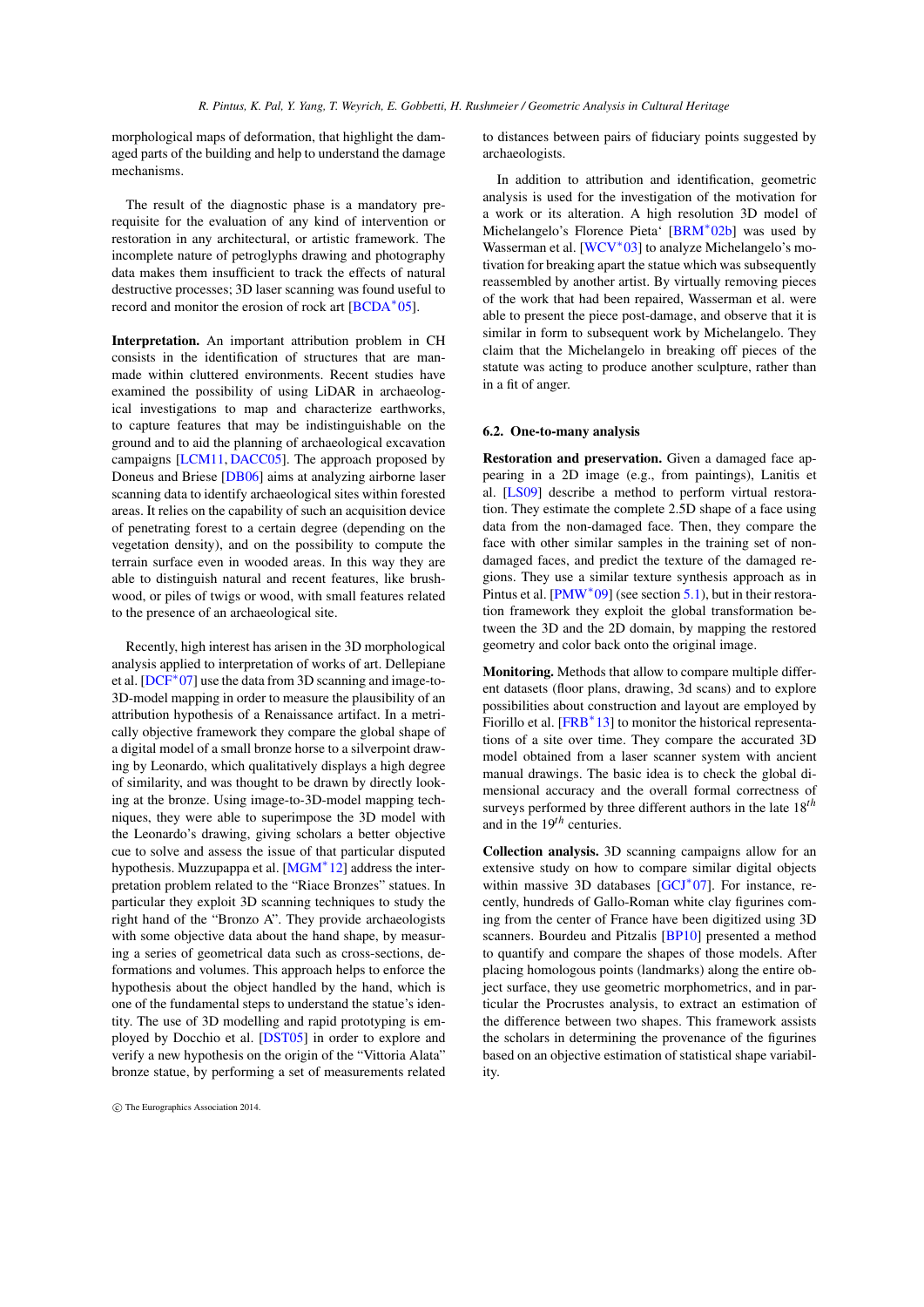#### <span id="page-11-0"></span>6.3. Many-to-many analysis

Restoration and preservation. Lu et al. [\[LZT](#page-14-20)<sup>\*</sup>11] use the analysis and quantitative comparison between different 3D digital models of statues in a many-to-many framework, in order to solve the problem of restoring the facial sculptures in the city of Bayon. After performing a rough shape recovery using all parameterized samples in the scanned data, they performed hierarchical clustering to group similar faces. Then they refined the restoration applying the shape recovery algorithm to high resolution data in each respective cluster.

Collection Analysis. Shape comparison by using digital copies draws increasing attention in modern culture heritage studies  $[ZLZ^*13]$ . Recently, a technique is pre-sented [\[LZZ](#page-14-24)<sup>\*</sup>13] that analyzes portrait sculptures of Augustus with 3D scanned data. It proposes a framework of automatic object categorization, where distinguishing regions are simultaneously detected. In particular, they employ a fully data-driven categorization method to extract *distinguishing regions* with the aim of recognizing the style of forehead hair.

Hinton et al. [\[HHML11\]](#page-13-25) use geometric comparison to infer the temporal sequence of the production of a series of busts of Benjamin Franklin. They considered 3D scans of marble, terra cotta and plaster models. By comparing cross sections, and taking into account the nature of the types of production, they justify a particular temporal sequence for when the previously undated busts were produced.

## 6.4. Discussion

All CH applications benefit from an analysis at a macro level. Unlike micro or meso approaches, since global shape, preservation condition and nature of ancient artifacts have a high variability at macro scale, even in the same category, most projects deal just with a single object. Moreover, sometimes they present analyses tailored to a particular CH test case. Studies items range from small coins to buildings, and various types of 3D acquisitions are employed, including close-range laser scanning, photogrammetry, time-of-flight scanning, and computational tomography.

Few works present results where many 3D models are compared to one another. In the *restoration* pipeline geometrical information of a set of object is used to digitally restore damaged or missing parts. Through time, the diversity of data acquired (images, 3D, etc) are used in a one-tomany framework for *monitoring* purposes. As expected, *data collection* benefits from the acquisition, characterization and retrieval algorithms applied to sets of CH items, such as statues organized in big databases.

#### 7. Conclusions and Future work

The distribution of the papers in table [1](#page-2-0) highlights a strong correlation between the scale of the analysis and the number of samples involved. Since at small scales geometrical features are "more similar", it is possible to perform comparisons between a large number of different objects, such as "very-variable-shape" fragments of the same broken work of art; thus, a lot of contributions belong to the *many-to-many* class. On the other hand, the bigger the size of the CH item, the more peculiar and unique is its geometry, and the majority of methods dealing with the overall shape tend to focus on the analysis of a single artifact. As a result, the meso-scale techniques equally cover all the groups. A similar correlation is visible between scale and CH applications as well. While macro-scale covers all kind of CH applications due to the high diversity of objects, micro and meso approaches study objects at a scale where they tend to look similar, so only few particular applications benefit from this effect. The two big clusters of methods in micro and meso analyses are respectively *restoration* and *collection analysis*. Another important element in the presented literature is the distribution of works over the time. The most papers that perform geometrical analysis were published in the last five years. This is due to the fact that 3D acquisition procedures and instruments are very mature now, and they are available at relatively low cost compared with a decade ago. These capture pipelines are more faster and easier to operate, and the size, accuracy and resolution of digital models are increasing day by day. Micro and meso analyses benefit from the high accuracy and resolution of 3D models, which are acquired with a sub-millimeter precision, while macro-scale techniques exploit the capabilities of fast laser scanner and photogrammetry to easily acquire objects ranging from small items to huge archaeological sites or buildings. Moreover, computational time has been greatly reduced in the last decade due to a great improvement of the available low cost hardware and the development of efficient parallel algorithms.

Future work will focus on two branches of the presented literature, i.e., the algorithmic and computational improvement of the analysis techniques, and the design of tools helping scholars to take the highest advantages from those approaches for their own research. *Perception enhancement* methods will study a compressed representation of extracted surface details, in order to allow fast access; for instance, combining stylistic analysis and sketch-based outputs will avoid scholars to avoid manipulating high resolution 3D models and will support fast interpretation tasks. Although geometry reassembling for *restoration* was studied in many different practical test cases, it remains a challenging topic with open problems. For example, it would be interesting to study different materials and causes of failure, which produce different classes of fragments in terms of the corresponding fracture pattern. Another interesting topic would be to incorporate observed statistics of fractures and matches in a machine learning framework; classifiers could learn from previously assembled pieces or objects, and they could be applied to new artifacts. The quality of 3D models for *monitoring* is another issue when the acquisition time is a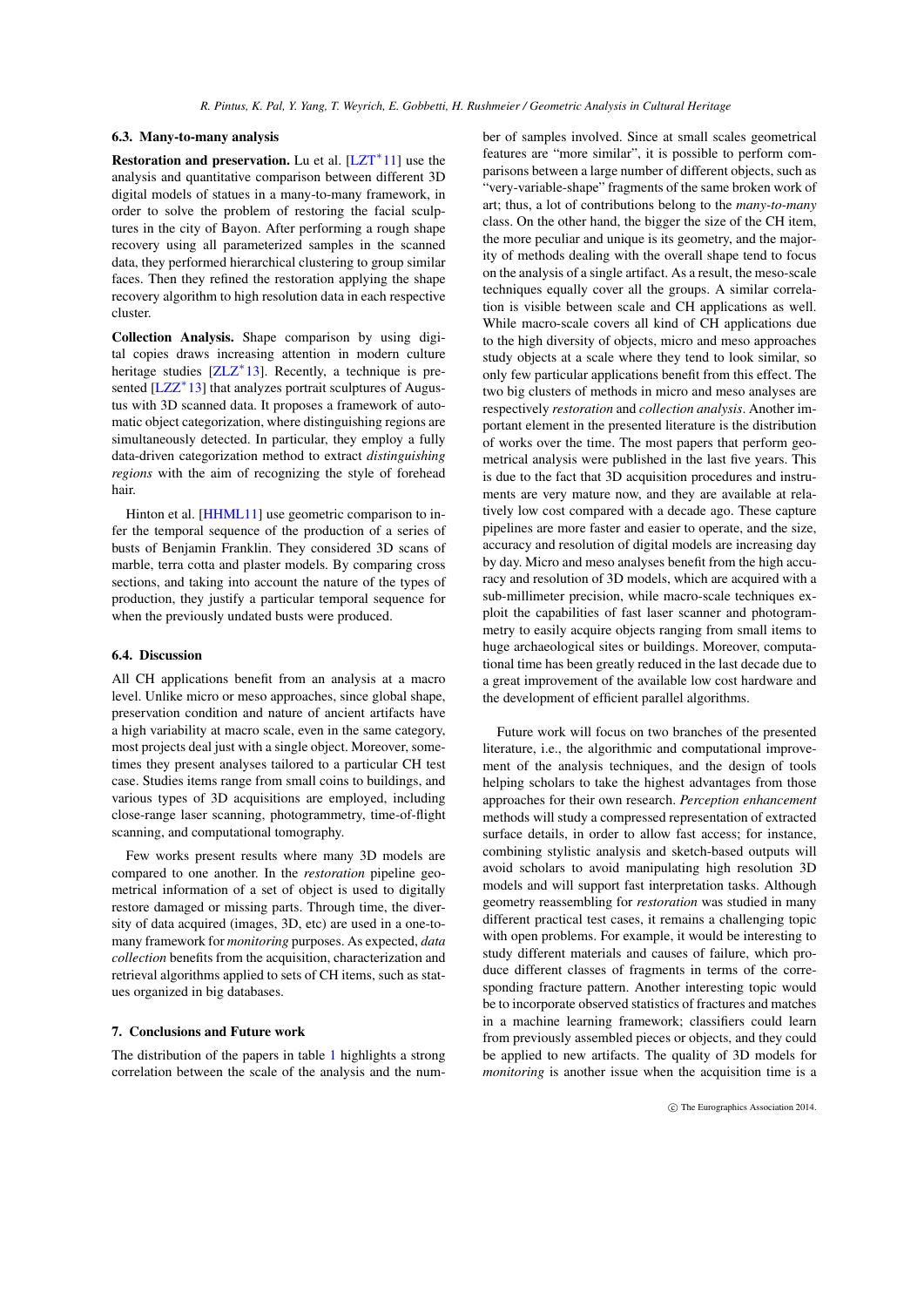critical element, such as for archaeological sites during excavation activities. Possible future improvements in this field are related to the output data from Structure from Motion (SfM) algorithm in terms of geometry and color. Nowadays SfM pipelines and photo blending techniques are evolving fast to allow high resolution results comparable to models from 3D laser scanning, and it is important to investigate which of them are more suitable for CH purposes. The use of these procedures within an CH scenario poses also the problem of defining a formal guideline for archeologists; from their testing and feedback, some relevant issues must be adapted in the acquisition pipelines and in the visualization tools, such as the placement of markers, photographic campaign strategies, the processing and the integration of the data, and annotation capabilities. A similar challenge is the design of a tool to assist researchers during the *interpretation* task; apart from specific studies, a generally defined framework is required to validate hypotheses or to solve debates by using objective analyses based on geometric measurements. All of these are open problems that require a lot of interaction between scholars in CH and computer scientists. As long as digital libraries are increasing, the amount of hosted 3D digital models, a lot of research is possible to test and improve classification and browsing techniques for *collection analysis*. New databases and new mathematical representations will advance the state-of-the-art of this field, by allowing scholars to remotely perform more efficient and fast search. Finally, of course, future work may populate some of the areas of the taxonomy we have presented that are currently empty.

Acknowledgments. We would like to thank the reviewers for their detailed comments and suggestions. We believe that the comments have identified important areas and issues. We will take them into account for a future revised and extended version of this STAR. This work was partially supported by the Digitally Enabled Scholarship with Medieval Manuscripts (DESMM) project funded by the Mellon Foundation (ydc2.yale.edu/). We also acknowledge the contribution of Sardinian Regional authorities.

## References

- <span id="page-12-13"></span>[AADC∗07] ARIAS P., ARMESTO J., DI-CAPUA D., GONZÁLEZ-DRIGO R., LORENZO H., PÉREZ-GRACIA V.: Digital photogrammetry, GPR and computational analysis of structural damages in a mediaeval bridge. *Engineering Failure Analysis 14*, 8 (2007), 1444–1457. [3,](#page-2-1) [10](#page-9-0)
- <span id="page-12-12"></span>[ACCLA07] ARIAS P., CARLOS CAAMAÑO J., LORENZO H., ARMESTO J.: 3d modeling and section properties of ancient irregular timber structures by means of digital photogrammetry. *Computer-Aided Civil and Infrastructure Engineering 22*, 8 (2007), 597–611. [3,](#page-2-1) [10](#page-9-0)
- <span id="page-12-1"></span>[Add00] ADDISON A.: Emerging trends in virtual heritage. *MultiMedia, IEEE 7*, 2 (2000), 22–25. [1](#page-0-0)
- <span id="page-12-11"></span>[AHLO05] ARIAS P., HERRÁEZ J., LORENZO H., ORDÓÑEZ C.: Control of structural problems in cultural heritage monuments using close-range photogrammetry and computer methods. *Computers & Structures 83*, 21 $\angle$  $\angle$ A\$22 (2005), 1754 – 1766. [3,](#page-2-1) [10](#page-9-0)
- <span id="page-12-7"></span>[AIK13] ARTAL-ISBRAND P., KLAUSMEYER P.: Evaluation of the relief line and the contour line on greek red-figure vases using reflectance transformation imaging and three-dimensional laser scanning confocal microscopy. *Studies in Conservation 58*, 4 (2013), 338–359. [3,](#page-2-1) [7](#page-6-2)
- <span id="page-12-3"></span>[Aim03] AIMATSHAPE: Digital shape repository. More info on: http://aimatshape.net, 2003. [2,](#page-1-2) [4](#page-3-3)
- <span id="page-12-4"></span>[AMK14] ALTANTSETSEG E., MATSUYAMA K., KONNO K.: Pairwise matching of 3D fragments using fast fourier transform. *The Visual Computer 30*, 6-8 (2014), 929–938. [3,](#page-2-1) [6](#page-5-0)
- <span id="page-12-14"></span>[ARPLA10] ARMESTO J., ROCA-PARDIÑAS J., LORENZO H., ARIAS P.: Modelling masonry arches shape using terrestrial laser scanning data and nonparametric methods. *Engineering Structures 32*, 2 (2010), 607–615. [3,](#page-2-1) [10](#page-9-0)
- <span id="page-12-5"></span>[ASC∗13] ARBACE L., SONNINO E., CALLIERI M., DELLEPI-ANE M., FABBRI M., IDELSON A. I., SCOPIGNO R.: Innovative uses of 3D digital technologies to assist the restoration of a fragmented terracotta statue. *Journal of Cultural Heritage 14*, 4  $(2013), 332 - 345, 3, 6$  $(2013), 332 - 345, 3, 6$  $(2013), 332 - 345, 3, 6$  $(2013), 332 - 345, 3, 6$
- <span id="page-12-2"></span>[Ask12] ASK C.: *Interpreting in 3D*. Master's thesis, Lund University, Sweden, 2012. [2](#page-1-2)
- <span id="page-12-15"></span>[BCDA∗05] BARNETT T., CHALMERS A., DÍAZ-ANDREU M., ELLIS G., LONGHURST P., SHARPE K., TRINKS I.: 3D laser scanning for recording and monitoring rock art erosion. *International newsletter on rock art. 41* (2005), 25–29. [3,](#page-2-1) [11](#page-10-1)
- <span id="page-12-6"></span>[BCP∗07] BRUNETTI M., CALLIERI M., PIZZO B., MONTANI C., PINGI P., SCOPIGNO R.: Using 3D scanning to monitor wood deformations and to evaluate preservation strategies, 2007. [3,](#page-2-1) [5](#page-4-2)
- <span id="page-12-8"></span>[BKMK10] BECHTOLD S., KRÖMKER S., MARA H., KRATZMÜLLER B.: Rollouts of fine ware pottery using high resolution 3D meshes. In *Proceedings of the 11th International conference on Virtual Reality, Archaeology and Cultural Heritage* (2010), Eurographics Association, pp. 79–86. [3,](#page-2-1) [9](#page-8-1)
- <span id="page-12-17"></span>[BLD∗12] BROWN B., LAKEN L., DUTRÉ P., VAN GOOL L., RUSINKIEWICZ S., WEYRICH T.: Tools for virtual reassembly of fresco fragments. *International Journal of Heritage in the Digital Era 1*, 2 (2012), 313–330. [5,](#page-4-2) [6](#page-5-0)
- <span id="page-12-16"></span>[BP10] BOURDEU A., PIZTALIS D.: Geometric morphometrics for provenance determination of gallo-roman white clay figurines. In *Proceedings of the 11th International conference on Virtual Reality, Archaeology and Cultural Heritage* (2010), Eurographics Association, pp. 25–31. [3,](#page-2-1) [11](#page-10-1)
- <span id="page-12-18"></span>[BRM∗02a] BERNARDINI F., RUSHMEIER H., MARTIN I. M., MITTLEMAN J., TAUBIN G.: Building a digital model of michelangelo's florentine pieta. *Computer Graphics and Applications, IEEE 22*, 1 (2002), 59–67. [10](#page-9-0)
- <span id="page-12-19"></span>[BRM∗02b] BERNARDINI F., RUSHMEIER H., MARTIN I. M., MITTLEMAN J., TAUBIN G.: Building a digital model of michelangelo's florentine pieta. *Computer Graphics and Applications, IEEE 22*, 1 (2002), 59–67. [11](#page-10-1)
- <span id="page-12-0"></span>[BRTL88] BOULANGER P., RIOUX M., TAYLOR J., LIVING-STONE F.: Automatic replication and recording of museum artifacts. In *Analysis and examination of an art object by imaging technique*. Tokyo National Research Institute of Cultural Properties, 1988, pp. 131–147. [1](#page-0-0)
- <span id="page-12-9"></span>[BS04] BROWN M. S., SEALES W. B.: Image restoration of arbitrarily warped documents. *Pattern Analysis and Machine Intelligence, IEEE Transactions on 26*, 10 (2004), 1295–1306. [3,](#page-2-1) [9](#page-8-1)
- <span id="page-12-10"></span>[BSY∗07] BROWN M. S., SUN M., YANG R., YUN L., SEALES W. B.: Restoring 2D content from distorted documents. *Pattern*

c The Eurographics Association 2014.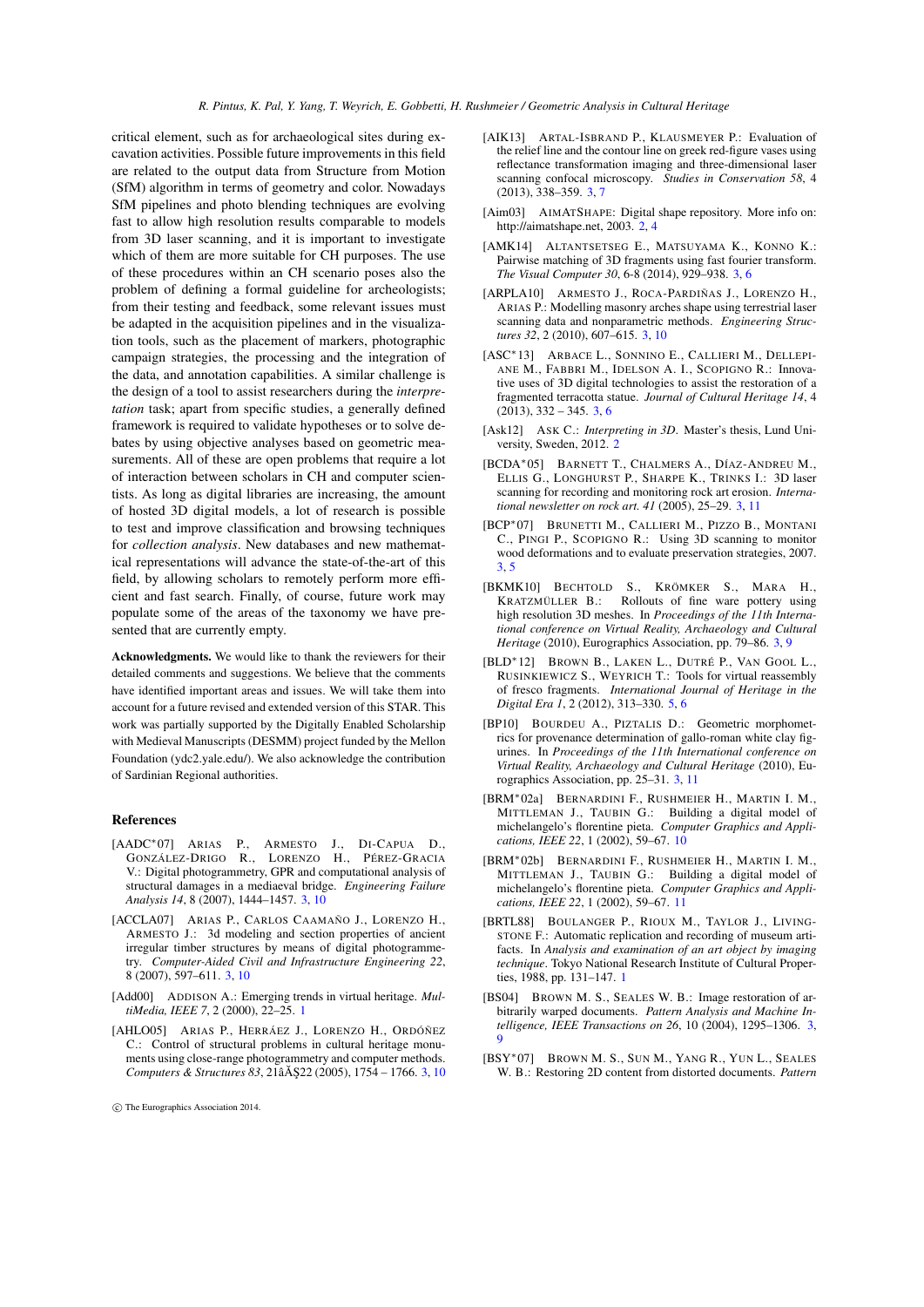*Analysis and Machine Intelligence, IEEE Transactions on 29*, 11 (2007), 1904–1916. [3,](#page-2-1) [9](#page-8-1)

- <span id="page-13-5"></span>[BTFN∗08] BROWN B., TOLER-FRANKLIN C., NEHAB D., BURNS M., VLACHOPOULOS A., DOUMAS C., DOBKIN D., RUSINKIEWICZ S., WEYRICH T.: A system for high-volume acquisition and matching of fresco fragments: Reassembling theran wall paintings. *ACM Trans. on Graphics (Proc. SIGGRAPH 2008) 27*, 3 (2008), 84:1–84:9. [3,](#page-2-1) [6](#page-5-0)
- <span id="page-13-4"></span>[BV12] BELENGUER C. S., VIDAL E. V.: Archaeological fragment characterization and 3D reconstruction based on projective gpu depth maps. In *Virtual Systems and Multimedia (VSMM), 2012 18th International Conference on* (2012), IEEE, pp. 275– 282. [3,](#page-2-1) [6](#page-5-0)
- <span id="page-13-11"></span>[CCG∗04] CALLIERI M., CIGNONI P., GANOVELLI F., IMPOCO G., MONTANI C., PINGI P., PONCHIO F., SCOPIGNO R.: Visualization and 3D data processing in the david restoration. *Computer Graphics and Applications, IEEE 24*, 2 (2004), 16–21. [3,](#page-2-1) [9](#page-8-1)
- <span id="page-13-15"></span>[CDD∗11] CALLIERI M., DELL'UNTO N., DELLEPIANE M., SCOPIGNO R., SODERBERG B., LARSSON L.: Documentation and interpretation of an archeological excavation: an experience with dense stereo reconstruction tools. In *Proceedings of the 12th International conference on Virtual Reality, Archaeology and Cultural Heritage* (2011), Eurographics Association, pp. 33– 40. [3,](#page-2-1) [10](#page-9-0)
- <span id="page-13-9"></span>[CFB∗13] CANCIANI M., FALCOLINI C., BUONFIGLIO M., PERGOLA S., SACCONE M., MAMMÌ B., ROMITO G.: A method for virtual anastylosis: The case of the arch of titus at the circus maximus in rome. *ISPRS Annals of Photogrammetry, Remote Sensing and Spatial Information Sciences II-5/W1* (2013), 61–66. [3,](#page-2-1) [8](#page-7-1)
- <span id="page-13-2"></span>[CGPS08] CIGNONI P., GOBBETTI E., PINTUS R., SCOPIGNO R.: Color enhancement for rapid prototyping. In *Proceedings of the 9th International conference on Virtual Reality, Archaeology and Cultural Heritage* (2008), Eurographics Association, pp. 9– 16. [3,](#page-2-1) [4,](#page-3-3) [5,](#page-4-2) [9](#page-8-1)
- <span id="page-13-10"></span>[CLE12] COHEN F., LIU Z., EZGI T.: Virtual reconstruction of archaeological vessels using expert priors & intrinsic differential geometry information. *Computers & Graphics* (2012). [3,](#page-2-1) [8](#page-7-1)
- <span id="page-13-22"></span>[DACC05] DEVEREUX B., AMABLE G., CROW P., CLIFF A.: The potential of airborne lidar for detection of archaeological features under woodland canopies. *Antiquity 79*, 305 (2005), 648– 660. [3,](#page-2-1) [11](#page-10-1)
- <span id="page-13-21"></span>[DB06] DONEUS M., BRIESE C.: Digital terrain modelling for archaeological interpretation within forested areas using fullwaveform laserscanning. In *Proceedings of the 7th International conference on Virtual Reality, Archaeology and Intelligent Cultural Heritage* (2006), Eurographics Association, pp. 155–162. [3,](#page-2-1) [11](#page-10-1)
- <span id="page-13-19"></span>[DCF∗07] DELLEPIANE M., CALLIERI M., FONDERSMITH M., CIGNONI P., SCOPIGNO R.: Using 3D scanning to analyze a proposal for the attribution of a bronze horse to leonardo da vinci. In *Proceedings of the 8th International conference on Virtual Reality, Archaeology and Intelligent Cultural Heritage* (2007), Eurographics Association, pp. 117–124. [3,](#page-2-1) [11](#page-10-1)
- <span id="page-13-17"></span>[DDUC∗13] DELLEPIANE M., DELL UNTO N., CALLIERI M., LINDGREN S., SCOPIGNO R.: Archeological excavation monitoring using dense stereo matching techniques, May-June 2013. [3,](#page-2-1) [10](#page-9-0)
- <span id="page-13-16"></span>[DRDSH∗14] DE REU J., DE SMEDT P., HERREMANS D., VAN MEIRVENNE M., LALOO P., DE CLERCQ W.: On introducing an image-based 3D reconstruction method in archaeological excavation practice. *Journal of Archaeological Science 41*  $(2014)$ ,  $251-262$ . [3,](#page-2-1) [10](#page-9-0)
- <span id="page-13-20"></span>[DST05] DOCCHIO F., SANSONI G., TREBESCHI M.: Inspection, 3d modelling, and rapid prototyping of cultural heritage by means of a 3D optical digitiser. In *Optical Metrology* (2005), International Society for Optics and Photonics, pp. 58570D– 58570D. [3,](#page-2-1) [11](#page-10-1)
- <span id="page-13-14"></span>[FdBBB∗13] FRATUS DE BALESTRINI E., BALLARIN M., BAL-LETTI C., BUTTOLO V., GOTTARDI C., GUERRA F., MANDER S., PILOT L., VERNIER P.: Survey methods for earthquake damages in the "camera degli sposi" of mantegna (mantova). *ISPRS - International Archives of the Photogrammetry, Remote Sensing and Spatial Information Sciences XL-5/W2* (2013), 265–270. [3,](#page-2-1) [10](#page-9-0)
- <span id="page-13-12"></span>[FdCP∗08] FANTINI M., DE CRESCENZIO F., PERSIANI F., BE-NAZZI S., GRUPPIONI G.: 3D restitution, restoration and prototyping of a medieval damaged skull. *Rapid Prototyping Journal 14*, 5 (2008), 318–324. [3,](#page-2-1) [10](#page-9-0)
- <span id="page-13-13"></span>[FMOS11] FATUZZO G., MUSSUMECI G., OLIVERI S., SE-QUENZIA G.: The "guerriero di castiglione": reconstructing missing elements with integrated non-destructive 3D modelling techniques. *Journal of Archaeological Science 38*, 12 (2011), 3533–3540. [3,](#page-2-1) [10](#page-9-0)
- <span id="page-13-18"></span>[FRB∗13] FIORILLO F., REMONDINO F., BARBA S., SANTO-RIELLO A., DE VITA C. B., CASELLATO A.: 3d digitization and mapping of heritage monuments and comparison with historical drawings. *ISPRS Annals of Photogrammetry, Remote Sensing and Spatial Information Sciences II-5/W1* (2013), 133–138. [3,](#page-2-1) [11](#page-10-1)
- <span id="page-13-6"></span>[FSTF∗11] FUNKHOUSER T., SHIN H., TOLER-FRANKLIN C., CASTAÑEDA A. G., BROWN B., DOBKIN D., RUSINKIEWICZ S., WEYRICH T.: Learning how to match fresco fragments. *J. Comput. Cult. Herit. 4*, 2 (Nov. 2011), 7:1–7:13. [3,](#page-2-1) [4,](#page-3-3) [6](#page-5-0)
- <span id="page-13-7"></span>[GCBR∗11] GARCÍA CASTAÑEDA A., BROWN B. J., RUSINKIEWICZ S., FUNKHOUSER T. A., WEYRICH T.: Global consistency in the automatic assembly of fragmented artefacts. In *VAST* (2011), pp. 73–80. [3,](#page-2-1) [6](#page-5-0)
- <span id="page-13-23"></span>[GCJ∗07] GORISSE D., CORD M., JORDAN M., PHILIPP-FOLIGUET S., PRECIOSO F.: 3d content-based retrieval in artwork databases. In *3DTV Conference, 2007* (2007), IEEE, pp. 1– 4. [3,](#page-2-1) [11](#page-10-1)
- <span id="page-13-24"></span>[GL11] GEORGIEV K., LAKAEMPER R.: 3d data classification based on mid-level geometric features. In *Advanced Robotics (ICAR), 2011 15th International Conference on* (2011), IEEE, pp. 310–315. [7](#page-6-2)
- <span id="page-13-3"></span>[GWS∗09] GUNAWARDANE P., WANG O., SCHER S., RICKARDS I., DAVIS J., MALZBENDER T.: Optimized image sampling for view and light interpolation. In *Proceedings of the 10th International conference on Virtual Reality, Archaeology and Cultural Heritage* (2009), Eurographics Association, pp. 93–100. [3,](#page-2-1) [4](#page-3-3)
- <span id="page-13-8"></span>[HFG∗06] HUANG Q.-X., FLÖRY S., GELFAND N., HOFER M., POTTMANN H.: Reassembling fractured objects by geometric matching. In *ACM Transactions on Graphics (TOG)* (2006), vol. 25, ACM, pp. 569–578. [3,](#page-2-1) [6](#page-5-0)
- <span id="page-13-25"></span>[HHML11] HINTON J., HOUDON J. A., MEIGHAN M., LINS P. A.: *Encountering Genius: Houdon's Portraits of Benjamin Franklin*. Philadelphia Museum of Art, 2011. [12](#page-11-0)
- <span id="page-13-0"></span>[HMD∗10] HAPPA J., MUDGE M., DEBATTISTA K., ARTUSI A., GONÇALVES A., CHALMERS A.: Illuminating the past: state of the art. *Virtual reality 14*, 3 (2010), 155–182. [2](#page-1-2)
- <span id="page-13-1"></span>[HPPLG11] HEIDER P., PIERRE-PIERRE A., LI R., GRIMM C.: Local shape descriptors, a survey and evaluation. In *Proceedings of the 4th Eurographics conference on 3D Object Retrieval* (2011), Eurographics Association, pp. 49–56. [2](#page-1-2)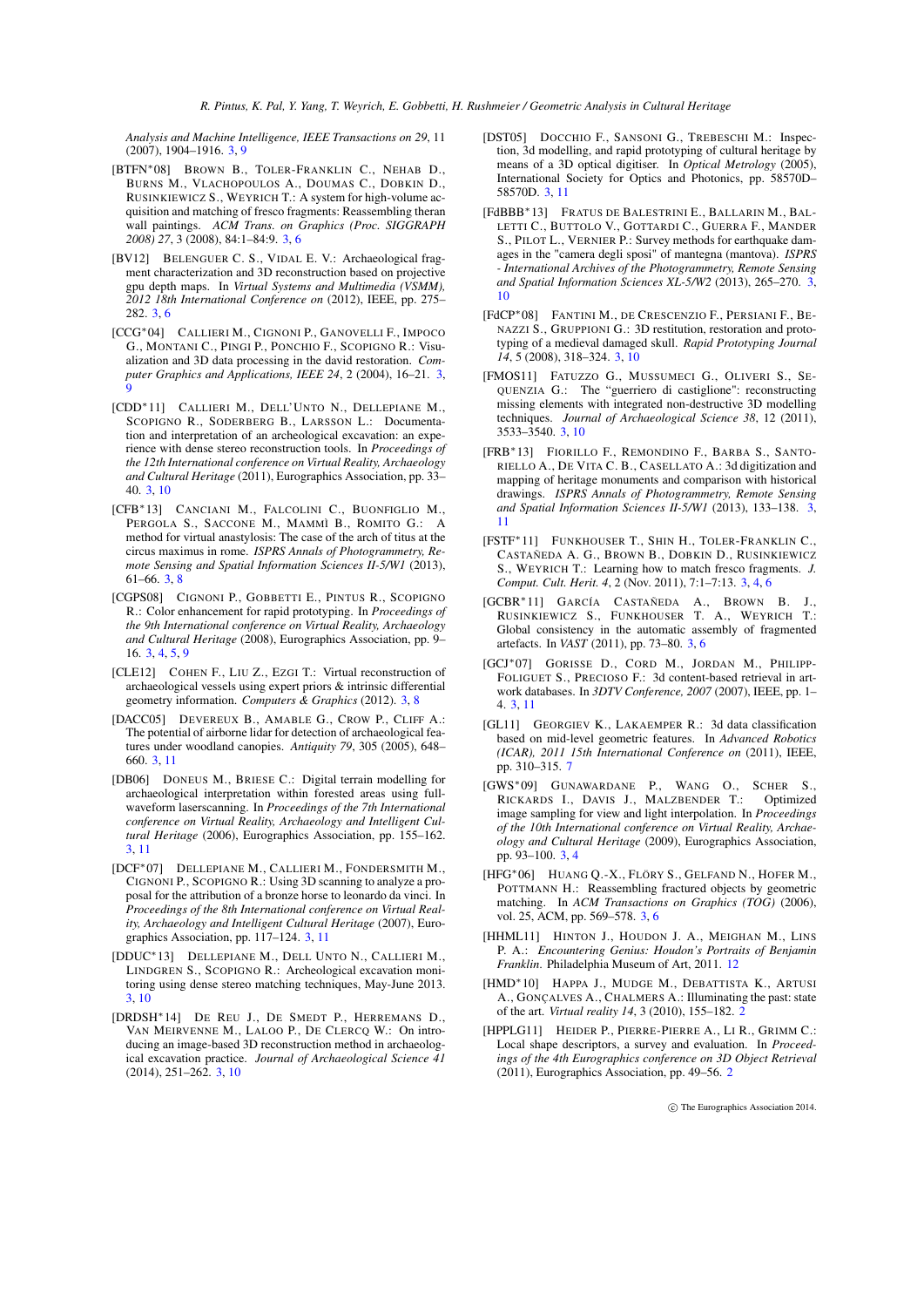- <span id="page-14-14"></span>[HRM∗09] HESS M., ROBSON S., MILLAR F. S., WERE G., HVIDING E., BERG A. C.: Niabara-the western solomon islands war canoe at the british museum-3D documentation, virtual reconstruction and digital repatriation. In *15th International Conference on Virtual Systems and Multimedia (VSMM), 2009* (2009), IEEE, pp. 41–46. [3,](#page-2-1) [10](#page-9-0)
- <span id="page-14-0"></span>[HW11] HAMEEUW H., WILLEMS G.: New visualization techniques for cuneiform texts and sealings. *Akkadica 132* (2011), 163–178. [3,](#page-2-1) [4](#page-3-3)
- <span id="page-14-9"></span>[IT11] ITSKOVICH A., TAL A.: Surface partial matching and application to archaeology. *Computers & Graphics 35*, 2 (2011), 334–341. [3,](#page-2-1) [8](#page-7-1)
- <span id="page-14-4"></span>[KDSK10] KLEBER F., DIEM M., SABLATNIG R., KAMPEL M.: Proposing features for the reconstruction of marble plates of ephesos. In *Virtual Systems and Multimedia (VSMM), 2010 16th International Conference on* (2010), IEEE, pp. 328–331. [3,](#page-2-1) [6](#page-5-0)
- <span id="page-14-3"></span>[KM03] KAMPEL M., MELERO F. J.: Virtual vessel reconstruction from a fragment"s profile. In *Proceedings of the 4th International conference on Virtual Reality, Archaeology and Intelligent Cultural Heritage* (2003), Eurographics Association, pp. 79–88. [3,](#page-2-1) [6](#page-5-0)
- <span id="page-14-6"></span>[KO13] KIKUCHI T., OGIHARA N.: Computerized assembly of neurocranial fragments based on surface extrapolation. *Anthropological Science 121*, 2 (2013), 115–122. [3,](#page-2-1) [8](#page-7-1)
- <span id="page-14-21"></span>[KOC∗14] KNIBBE J., O'HARA K. P., CHRYSANTHI A., MAR-SHALL M. T., BENNETT P. D., EARL G., IZADI S., FRASER M.: Quick and dirty: streamlined 3D scanning in archaeology. In *Proceedings of the 17th ACM conference on Computer supported cooperative work & social computing* (2014), ACM, pp. 1366– 1376. [3,](#page-2-1) [10](#page-9-0)
- <span id="page-14-12"></span>[KPC10] KOUTSOUDIS A., PAVLIDIS G., CHAMZAS C.: Detecting shape similarities in 3D pottery repositories. In *Semantic Computing (ICSC), 2010 IEEE Fourth International Conference on* (2010), IEEE, pp. 548–552. [3,](#page-2-1) [8](#page-7-1)
- <span id="page-14-28"></span>[KRF∗14] KIM M. H., RUSHMEIER H., FFRENCH J., PASSERI I., TIDMARSH D.: Hyper3D: 3D graphics software for examining cultural artifacts. *J. Comput. Cult. Herit. 7*, 3 (Feb. 2014), 14:1–14:19. [10](#page-9-0)
- <span id="page-14-5"></span>[KS04] KAMPEL M., SABLATNIG R.: 3D puzzling of archeological fragments. In *Proceedings of 9th Computer Vision Winter Workshop* (2004). [3,](#page-2-1) [8](#page-7-1)
- <span id="page-14-10"></span>[KS08] KARASIK A., SMILANSKY U.: 3D scanning technology as a standard archaeological tool for pottery analysis: practice and theory. *Journal of Archaeological Science 35*, 5 (2008), 1148–1168. [3,](#page-2-1) [8](#page-7-1)
- <span id="page-14-11"></span>[KS11] KARASIK A., SMILANSKY U.: Computerized morphological classification of ceramics. *Journal of Archaeological Science 38*, 10 (2011), 2644–2657. [3,](#page-2-1) [8](#page-7-1)
- <span id="page-14-25"></span>[KST11] KOLOMENKIN M., SHIMSHONI I., TAL A.: Prominent field for shape processing and analysis of archaeological artifacts. *International Journal of Computer Vision 94*, 1 (2011), 89–100. [4](#page-3-3)
- <span id="page-14-16"></span>[Lan13] LANDON G. V.: Automatic photometric restoration of historical photographic negatives. In *Proceedings of the 2nd International Workshop on Historical Document Imaging and Processing* (2013), ACM, pp. 1–7. [3,](#page-2-1) [9](#page-8-1)
- <span id="page-14-13"></span>[LBM∗13] LAYCOCK S. D., BELL G. D., MORTIMORE D. B., GRECO M. K., CORPS N., FINKLE I.: Combining x-ray microct technology and 3D printing for the digital preservation and study of a 19th century cantonese chess piece with intricate internal structure. *J. Comput. Cult. Herit. 5*, 4 (Jan. 2013), 13:1–13:7. [3,](#page-2-1) [9](#page-8-1)

- <span id="page-14-22"></span>[LCM11] LASAPONARA R., COLUZZI R., MASINI N.: Flights into the past: full-waveform airborne laser scanning data for archaeological investigation. *Journal of Archaeological Science 38*, 9 (2011), 2061–2070. [3,](#page-2-1) [11](#page-10-1)
- <span id="page-14-17"></span>[LD06] LEVY R., DAWSON P.: Reconstructing a thule whalebone house using 3D imaging. *MultiMedia, IEEE 13*, 2 (2006), 78–83. [3,](#page-2-1) [10](#page-9-0)
- <span id="page-14-18"></span>[LLS06] LIN Y., LANDON G. V., SEALES W. B.: Developing a framework for acquisition, preservation, and dissemination of 3D documents. In *DEPARTMENT OF COMPUTER SCIENCE, UNIVERSITY OF KENTUCKY* (2006), Citeseer. [3,](#page-2-1) [9](#page-8-1)
- <span id="page-14-1"></span>[LPC∗00] LEVOY M., PULLI K., CURLESS B., RUSINKIEWICZ S., KOLLER D., PEREIRA L., GINZTON M., ANDERSON S., DAVIS J., GINSBERG J., SHADE J., FULK D.: The digital michelangelo project: 3d scanning of large statues. In *Proc. SIG-GRAPH* (2000), pp. 131–144. [3,](#page-2-1) [4](#page-3-3)
- <span id="page-14-19"></span>[LS09] LANITIS A., STYLIANOU G.: E-Restoration of faces appearing in cultural heritage artefacts. In *15th International Conference on Virtual Systems and Multimedia (VSMM), 2009* (2009), IEEE, pp. 15–20. [3,](#page-2-1) [11](#page-10-1)
- <span id="page-14-15"></span>[LSC08] LANDON G. V., SEALES W. B., CLARKE D.: A new system to acquire and restore document shape and content. In *Proceedings of the 5th ACM/IEEE International Workshop on Projector camera systems* (2008), ACM, p. 12. [3,](#page-2-1) [9](#page-8-1)
- <span id="page-14-7"></span>[LW04a] LAUGEROTTE C., WARZÉE N.: 3D orientation of archaeological fragments coming from a gothic spire. In *Proceedings of the 5th International conference on Virtual Reality, Archaeology and Intelligent Cultural Heritage* (2004), Eurographics Association, pp. 175–183. [3,](#page-2-1) [8](#page-7-1)
- <span id="page-14-27"></span>[LW04b] LAUGEROTTE C., WARZÉE N.: An environment for the analysis and reconstruction of archaeological objects. In *Proceedings of the 5th International conference on Virtual Reality, Archaeology and Intelligent Cultural Heritage* (2004), Eurographics Association, pp. 165–174. [6](#page-5-0)
- <span id="page-14-8"></span>[LYW∗11] LI X., YIN Z., WEI L., WAN S., YU W., LI M.: Symmetry and template guided completion of damaged skulls. *Computers & Graphics 35*, 4 (2011), 885–893. [3,](#page-2-1) [8](#page-7-1)
- <span id="page-14-20"></span>[LZT∗11] LU M., ZHENG B., TAKAMATSU J., NISHINO K., IKEUCHI K.: Preserving the khmer smile: classifying and restoring the faces of bayon. In *Proceedings of the 12th International conference on Virtual Reality, Archaeology and Cultural Heritage* (2011), Eurographics Association, pp. 161–168. [3,](#page-2-1) [12](#page-11-0)
- <span id="page-14-24"></span>[LZZ∗13] LU M., ZHANG Y., ZHENG B., MASUDA T., ONO S., OISHI T., SENGOKU-HAGA K., IKEUCHI K.: Portrait sculptures of augustus: Categorization via local shape comparison. In *2013 International Congress on Digital Heritage, Marseille, France* (2013). [3,](#page-2-1) [12](#page-11-0)
- <span id="page-14-23"></span>[MGM∗12] MUZZUPAPPA M., GALLO A., MATTANÒ R., RUG-GIERO C., BRUNO F.: A complete morphological study of the right hand of bronzo" a" di riace. *International Journal of Heritage in the Digital Era 1* (2012), 55–60. [3,](#page-2-1) [11](#page-10-1)
- <span id="page-14-2"></span>[MGW01] MALZBENDER T., GELB D., WOLTERS H.: Polynomial texture maps. In *Proceedings of the 28th annual conference on Computer graphics and interactive techniques* (New York, NY, USA, 2001), SIGGRAPH '01, ACM, pp. 519–528. [3,](#page-2-1) [4,](#page-3-3) [7](#page-6-2)
- <span id="page-14-26"></span>[Mil94] MILLER G.: Efficient algorithms for local and global accessibility shading. In *Proc. SIGGRAPH* (New York, NY, USA, 1994), ACM, pp. 319–326. URL: [http:](http://doi.acm.org/10.1145/192161.192244) [//doi.acm.org/10.1145/192161.192244](http://doi.acm.org/10.1145/192161.192244), [doi:10.](http://dx.doi.org/10.1145/192161.192244) [1145/192161.192244](http://dx.doi.org/10.1145/192161.192244). [4](#page-3-3)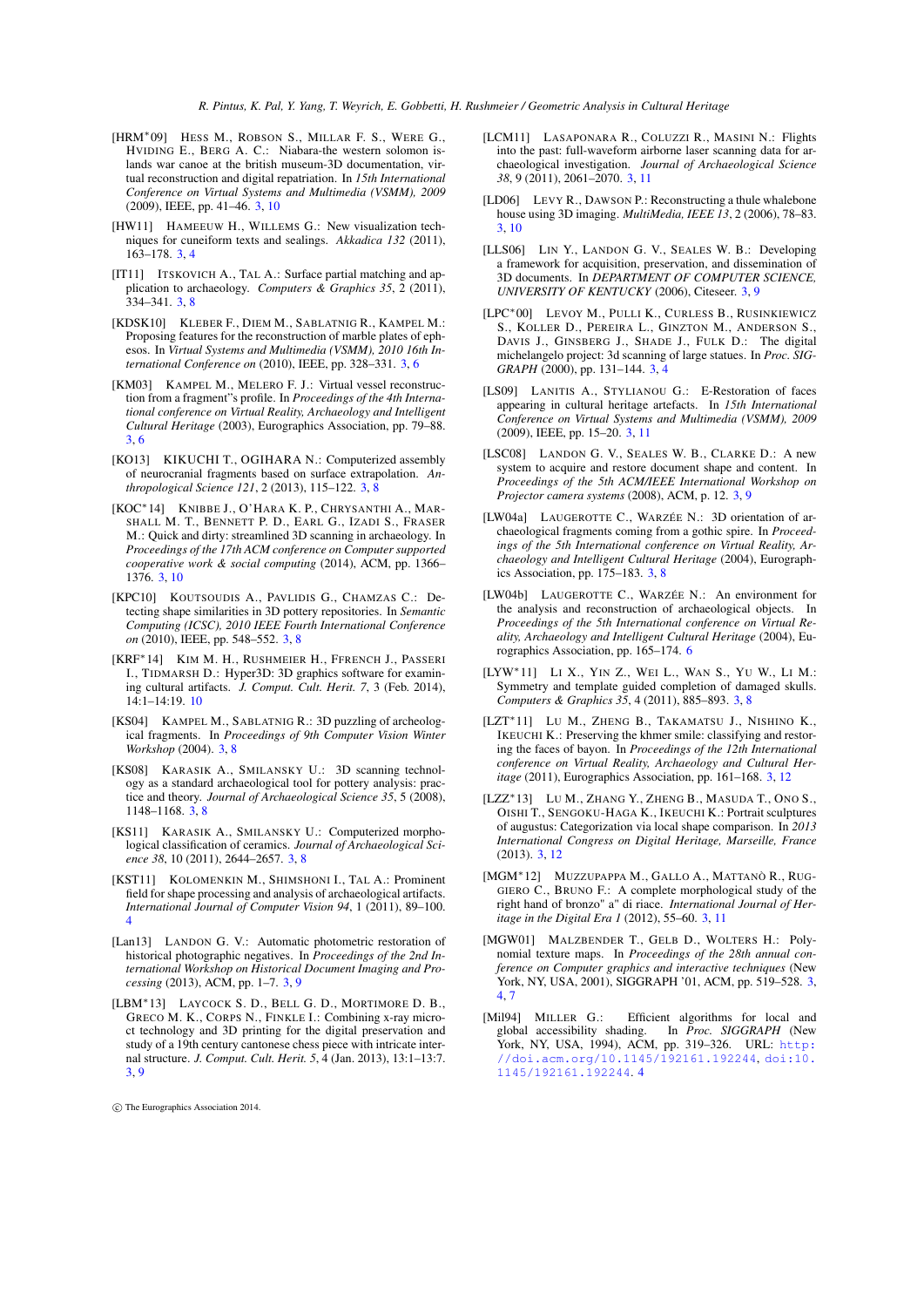- <span id="page-15-7"></span>[MK13] MARA H., KROMKER S.: Vectorization of 3Dcharacters by integral invariant filtering of high-resolution triangular meshes. In *Document Analysis and Recognition (ICDAR), 2013 12th International Conference on* (2013), IEEE, pp. 62–66. [3,](#page-2-1) [4](#page-3-3)
- <span id="page-15-6"></span>[MKJB10] MARA H., KRÖMKER S., JAKOB S., BREUCKMANN B.: Gigamesh and gilgamesh:–3D multiscale integral invariant cuneiform character extraction. In *Proceedings of the 11th International conference on Virtual Reality, Archaeology and Cultural Heritage* (2010), Eurographics Association, pp. 131–138. [3,](#page-2-1) [4](#page-3-3)
- <span id="page-15-9"></span>[MMSL06] MUDGE M., MALZBENDER T., SCHROER C., LUM M.: New reflection transformation imaging methods for rock art and multiple-viewpoint display. In *Proceedings of the 7th International conference on Virtual Reality, Archaeology and Intelligent Cultural Heritage* (2006), Eurographics Association, pp. 195–202. [3,](#page-2-1) [4](#page-3-3)
- <span id="page-15-10"></span>[MRS10] MELLADO N., REUTER P., SCHLICK C.: Semiautomatic geometry-driven reassembly of fractured archeological objects. In *Proceedings of the 11th International conference on Virtual Reality, Archaeology and Cultural Heritage* (2010), Eurographics Association, pp. 33–38. [3,](#page-2-1) [6](#page-5-0)
- <span id="page-15-8"></span>[MVSL05] MUDGE M., VOUTAZ J.-P., SCHROER C., LUM M.: Reflection transformation imaging and virtual representations of coins from the hospice of the grand st. bernard. In *Proceedings of the 6th International conference on Virtual Reality, Archaeology and Intelligent Cultural Heritage* (2005), Eurographics Association, pp. 29–39. [3,](#page-2-1) [4](#page-3-3)
- <span id="page-15-4"></span>[MWZ∗14] MITRA N., WAND M., ZHANG H. R., COHEN-OR D., KIM V., HUANG Q.-X.: Structure-aware shape processing, 2014. [2](#page-1-2)
- <span id="page-15-1"></span>[OBP04] OWEN R., BUHALIS D., PLETINCKX D.: Identifying technologies used in cultural heritage. In *Proceedings of the 5th International conference on Virtual Reality, Archaeology and Intelligent Cultural Heritage* (2004), Eurographics Association, pp. 155–163. [1](#page-0-0)
- <span id="page-15-11"></span>[ON11] OXHOLM G., NISHINO K.: Reassembling thin artifacts of unknown geometry. In *Proceedings of the 12th International conference on Virtual Reality, Archaeology and Cultural Heritage* (2011), Eurographics Association, pp. 49–56. [3,](#page-2-1) [6](#page-5-0)
- <span id="page-15-27"></span>[ONHC13] OLSSON P., NYSJO F., HIRSCH J.-M., CARLBOM I.: Snap-to-fit, a haptic 6 dof alignment tool for virtual assembly. In *World Haptics Conference (WHC), 2013* (2013), IEEE, pp. 205– 210. [6](#page-5-0)
- <span id="page-15-14"></span>[PAE∗12] PAPAODYSSEUS C., ARABADJIS D., EXARHOS M., ROUSOPOULOS P., ZANNOS S., PANAGOPOULOS M., PAPAZOGLOU-MANIOUDAKI L.: Efficient solution to the 3d problem of automatic wall paintings reassembly. *Computers & Mathematics with Applications* (2012). [3,](#page-2-1) [6](#page-5-0)
- <span id="page-15-21"></span>[PCMA08] PITZALIS D., CIGNONI P., MENU M., AITKEN G.: 3D enhanced model from multiple data sources for the analysis of the cylinder seal of ibni-sharrum. In *Proceedings of the 9th International conference on Virtual Reality, Archaeology and Cultural Heritage* (2008), Eurographics Association, pp. 79–84. [3,](#page-2-1) [9](#page-8-1)
- <span id="page-15-5"></span>[PGCS10] PINTUS R., GOBBETTI E., CIGNONI P., SCOPIGNO R.: Shape enhancement for rapid prototyping. *The Visual Computer 26*, 6-8 (2010), 831–840. [2,](#page-1-2) [3,](#page-2-1) [5](#page-4-2)
- <span id="page-15-13"></span>[PK03] PAPAIOANNOU G., KARABASSI E.-A.: On the automatic assemblage of arbitrary broken solid artefacts. *Image and Vision Computing 21*, 5 (2003), 401–412. [3,](#page-2-1) [6](#page-5-0)
- <span id="page-15-12"></span>[PKT01] PAPAIOANNOU G., KARABASSI E.-A., THEOHARIS T.: Virtual archaeologist: Assembling the past. *Computer Graphics and Applications, IEEE 21*, 2 (2001), 53–59. [3,](#page-2-1) [6](#page-5-0)
- <span id="page-15-19"></span>[PMCS11] PIETRONI N., MASSIMILIANO C., CIGNONI P., SCOPIGNO R.: An interactive local flattening operator to support digital investigations on artwork surfaces. *Visualization and Computer Graphics, IEEE Transactions on 17*, 12 (2011), 1989– 1996. [3,](#page-2-1) [7](#page-6-2)
- <span id="page-15-20"></span>[PMW∗09] PINTUS R., MALZBENDER T., WANG O., BERGMAN R., NACHLIELI H., RUCKENSTEIN G.: repair and 3d structure from flatbed scanners. In *VISAPP International Conference on Computer Vision Theory and Applications* (2009). [3,](#page-2-1) [7,](#page-6-2) [8,](#page-7-1) [11](#page-10-1)
- <span id="page-15-25"></span>[PPCS12] PALMAS G., PIETRONI N., CIGNONI P., SCOPIGNO R.: A practical framework for assembling fragmented objects. *paper submitted to IEEE Computer Graphics and Applications on August* (2012). [6](#page-5-0)
- <span id="page-15-18"></span>[PSP∗14] PAL K., SCHÜLLER C., PANOZZO D., SORKINE-HORNUNG O., WEYRICH T.: Content-aware surface parameterization for interactive restoration of historical documents. In *Computer Graphics Forum* (2014), vol. 33, Wiley Online Library, pp. 401–409. [3,](#page-2-1) [7,](#page-6-2) [9,](#page-8-1) [10](#page-9-0)
- <span id="page-15-16"></span>[PTW13a] PAL K., TERRAS M., WEYRICH T.: 3D reconstruction for damaged documents: imaging of the great parchment book. In *Proc. 2nd International Workshop on Historical Document Imaging and Processing* (2013), ACM, pp. 14–21. [3,](#page-2-1) [7](#page-6-2)
- <span id="page-15-17"></span>[PTW13b] PAL K., TERRAS M., WEYRICH T.: Interactive exploration and flattening of deformed historical documents. In *Computer Graphics Forum* (2013), vol. 32, Wiley Online Library, pp. 327–334. [3,](#page-2-1) [7](#page-6-2)
- <span id="page-15-23"></span>[RCAS11] RIVEIRO B., CAAMAÑO J., ARIAS P., SANZ E.: Photogrammetric 3D modelling and mechanical analysis of masonry arches: An approach based on a discontinuous model of voussoirs. *Automation in Construction 20*, 4 (2011), 380–388. [3,](#page-2-1) [10](#page-9-0)
- <span id="page-15-28"></span>[RCD∗12] RANZUGLIA G., CALLIERI M., DELLEPIANE M., CIGNONI P., SCOPIGNO R.: Meshlab as a complete tool for the integration of photos and color with high resolution 3d geometry data, 2012. [10](#page-9-0)
- <span id="page-15-0"></span>[REH06] REMONDINO F., EL-HAKIM S.: Image-based 3D modelling: A review. *The Photogrammetric Record 21*, 115 (2006), 269–291. [1](#page-0-0)
- <span id="page-15-22"></span>[RMK13] RIECK B., MARA H., KRÖMKER S.: Unwrapping highly-detailed 3d meshes of rotationally symmetric man-made objects. [3,](#page-2-1) [9](#page-8-1)
- <span id="page-15-26"></span>[RRC∗10] REUTER P., RIVIERE G., COUTURE N., MAHUT S., ESPINASSE L.: Archeotui: Driving virtual reassemblies with tangible 3D interaction. *Journal on Computing and Cultural Heritage (JOCCH) 3*, 2 (2010), 4. [6](#page-5-0)
- <span id="page-15-24"></span>[RSdA∗13] RIVEIRO B., SOLLA M., DE ARTEAGA I., ARIAS P., MORER P.: A novel approach to evaluate masonry arch stability on the basis of limit analysis theory and non-destructive geometric characterization. *Automation in Construction 31* (2013), 140–148. [3,](#page-2-1) [10](#page-9-0)
- <span id="page-15-2"></span>[SBG11] STANCO F., BATTIATO S., GALLO G.: *Digital Imaging for Cultural Heritage Preservation: Analysis, Restoration, and Reconstruction of Ancient Artworks*, vol. 3. CRC Press, 2011. [2](#page-1-2)
- <span id="page-15-3"></span>[SCC∗11] SCOPIGNO R., CALLIERI M., CIGNONI P., CORSINI M., DELLEPIANE M., PONCHIO F., RANZUGLIA G.: 3D models for cultural heritage: Beyond plain visualization. *Computer 44*, 7 (2011), 48–55. [2](#page-1-2)
- <span id="page-15-15"></span>[SDF∗12] SHIN H., DOUMAS C., FUNKHOUSER T., RUSINKIEWICZ S., STEIGLITZ K., VLACHOPOULOS A., WEYRICH T.: Analyzing and simulating fracture patterns of theran wall paintings. *J. Comput. Cult. Herit. 5*, 3 (Oct. 2012),  $10:1-10:14.$  [3,](#page-2-1) [6](#page-5-0)